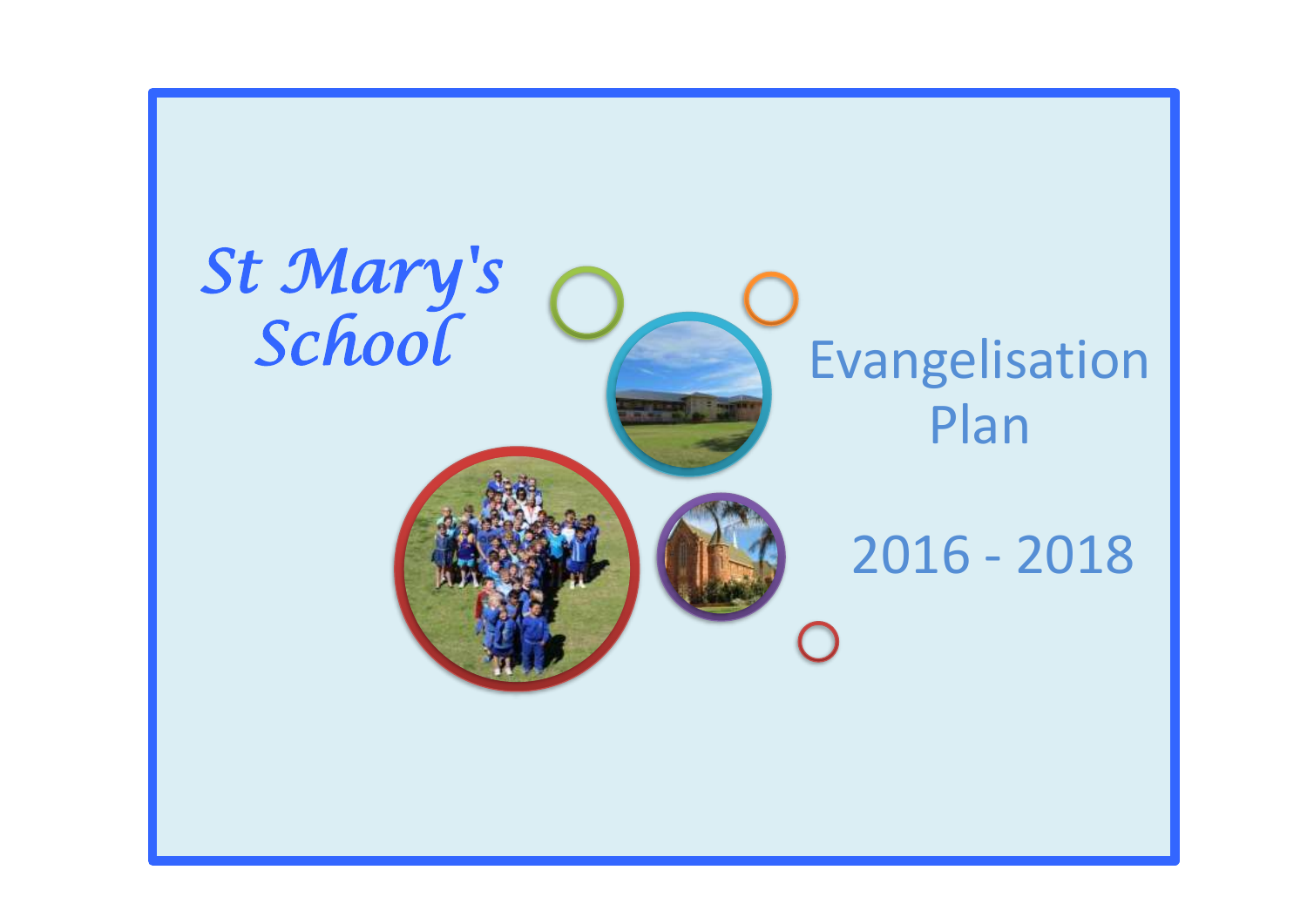# 2016 – 2018 EVANGELISATION PLAN

Helping Students Develop as Whole Persons

- School: St Mary's School
- Leadership: Mrs Melissa Marquis

Miss Daniela Miotti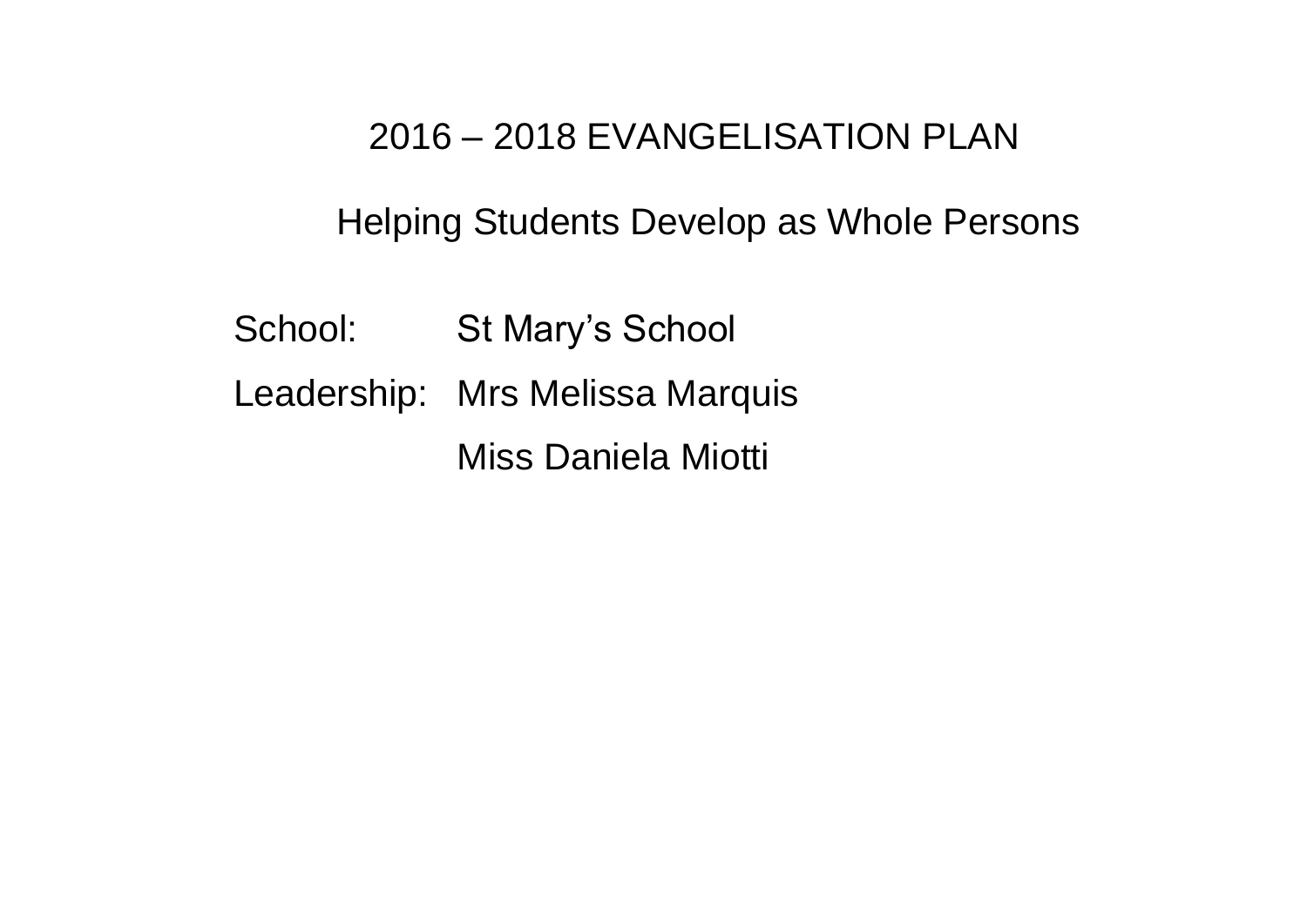# EVANGELISATION PLAN

A school Evangelisation Plan should be for three years, but reviewed annually.

It cannot do everything: priorities have to be established based upon student needs, staff capacity and resources. What realistically can be achieved in three years needs to be borne in mind at all times.

A student strategy may need to be delayed where prerequisite staff formation is needed lest staff not know what they are needing to do.

Where the religious life of the school is concerned, the priority needs to be empowering students and staff to participate. This includes understanding the meaning of all rituals and prayers.

The following sheets are templates which can be reproduced as required.

**Link to QCS Tool:** 101 Systematic Evangelisation Planning [http://intranet.cathednet.wa.edu.au/Office/school\\_improvement/Pages/default.aspx](http://intranet.cathednet.wa.edu.au/Office/school_improvement/Pages/default.aspx)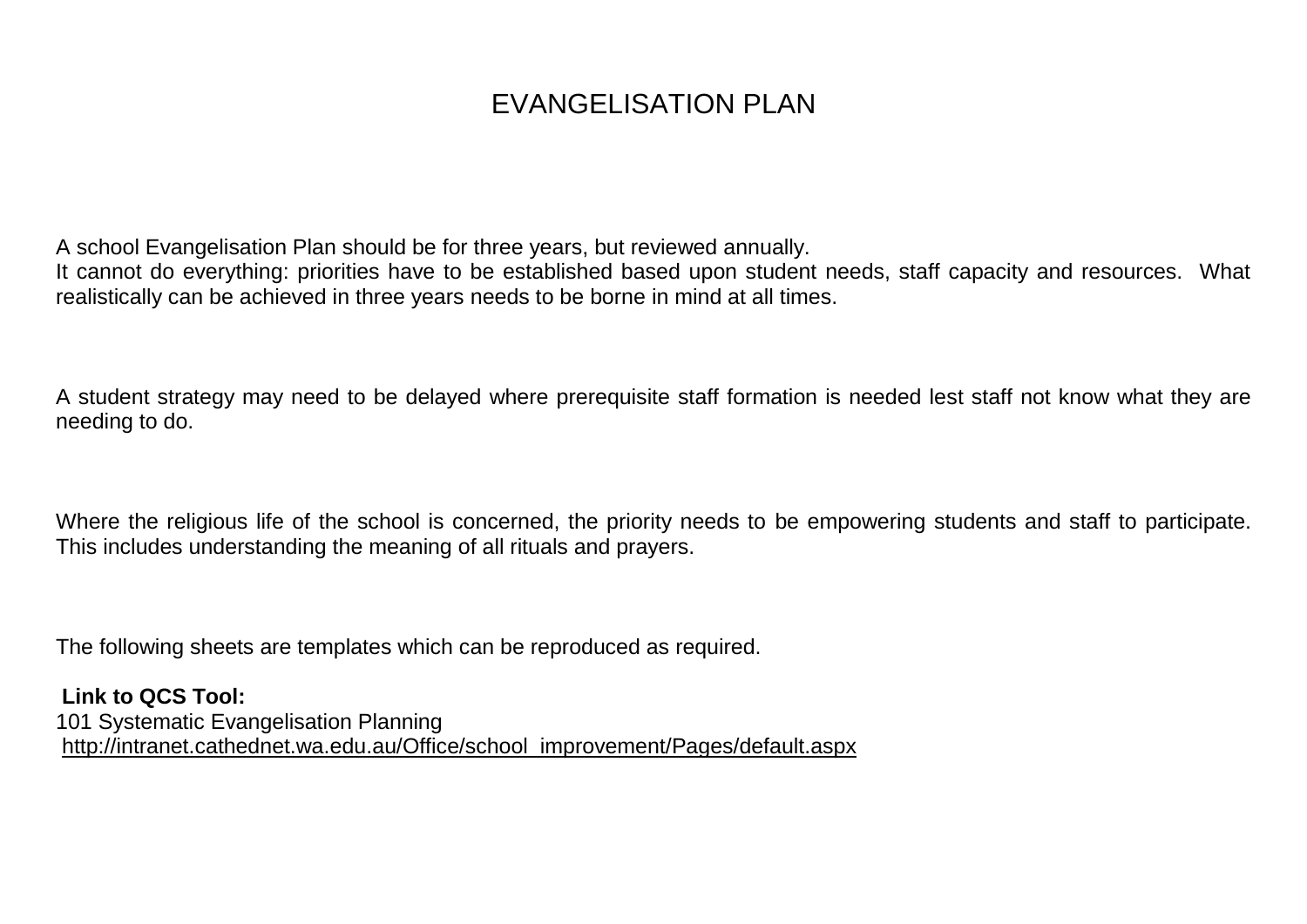# **EVANGELISATION PLAN 2016 - 2018**

*(Integrating Catholic Faith, Life and Culture)*

The Evangelisation Plan addresses three areas: staff, students and community.

The Evangelisation process contains a number of essential elements. They are:

- The Christian Vision of the Human Person
	- Christian Witness
	- Primary Proclamation
		- Catechesis

These four essential elements of Evangelisation start in the family and Parish and find expression in the Catholic school.

The Evangelisation Plan offers experiences in a Catholic school for building and nurturing of faith in our community.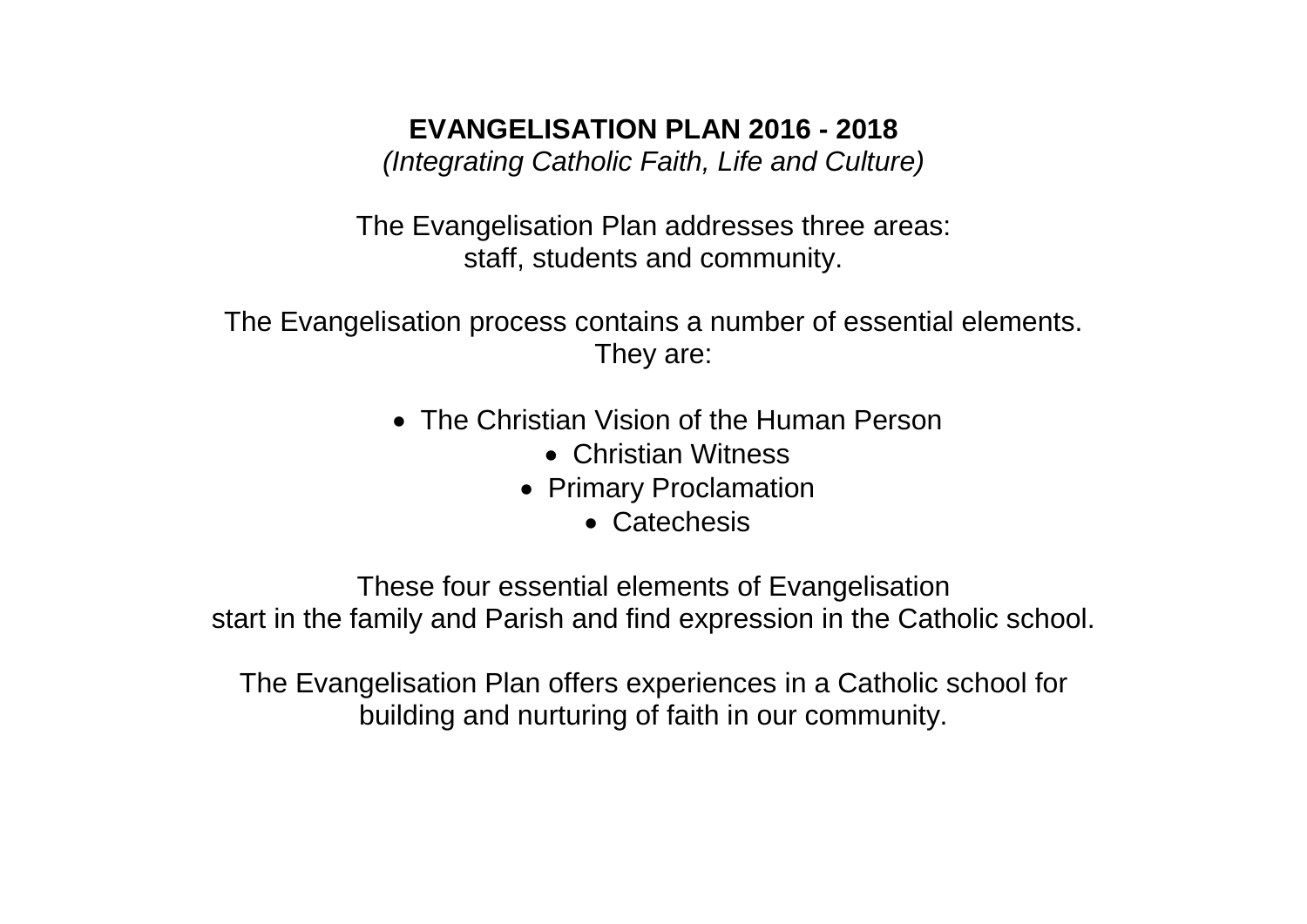# **CHRIST IS THE FOUNDATION**

**- Integrating faith and life -**

- Relating the religious life of their school to students' lives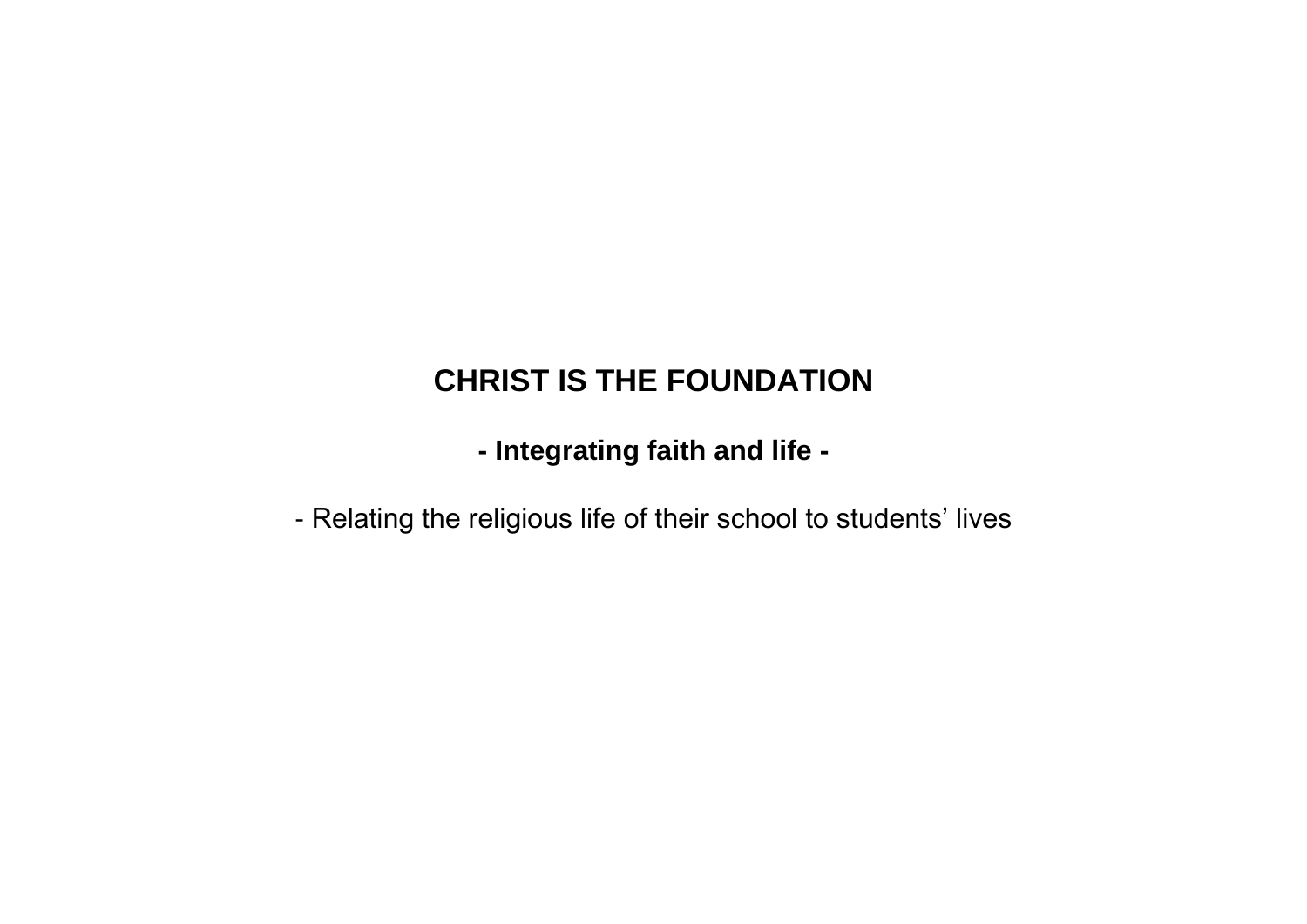# **CHRISTIAN WITNESS**

Christian witness is the behaviour that expresses one's personal relationship with Jesus Christ, the Son of God and the Son of Man.

"This is given through actions and words that reflect a *Christ-like* presence and a *Christ-like* love to others." *(Bishops Mandate p.12, para.18)*

*(Reference Topic 3 GDC File)*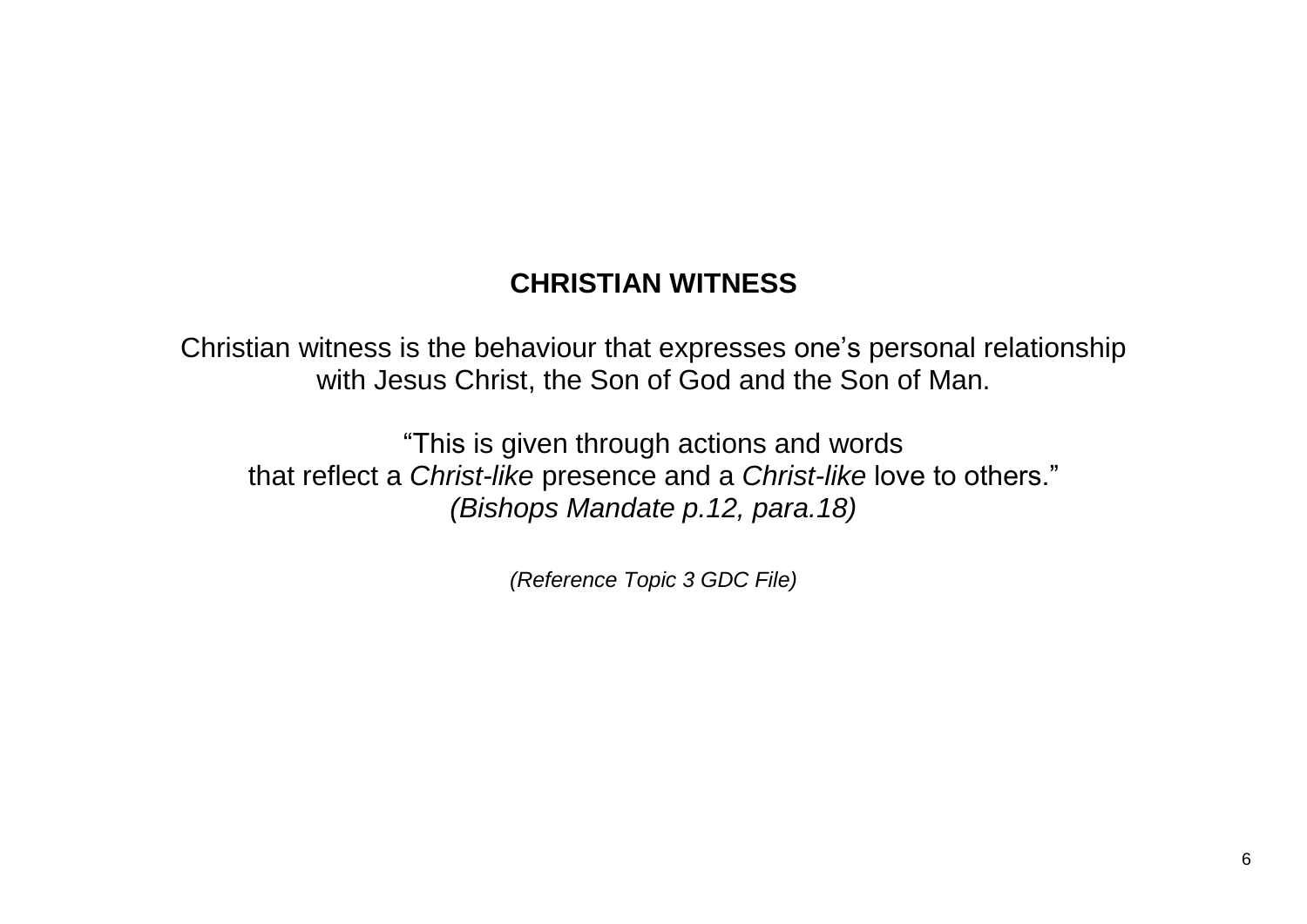## **HOW WILL WE PROMOTE STAFF CHRISTIAN WITNESS?**

| What opportunities will we offer staff to develop/deepen personal relationships with Christ?                                                            | <b>Effectiveness Indicator</b>          |
|---------------------------------------------------------------------------------------------------------------------------------------------------------|-----------------------------------------|
| <b>Staff Prayer</b><br>$\bullet$                                                                                                                        | &                                       |
| <b>Staff Retreat</b>                                                                                                                                    | <b>Observations of Practice</b>         |
|                                                                                                                                                         | Staff attendance records<br>$\bullet$   |
| Staff Professional Development in Religious Education (knowledge and faith formation)                                                                   | Staff discussion                        |
| Staff Masses - including staff blessing and school blessing                                                                                             | $\bullet$<br>observations               |
| Special/Eucharistic Minister Training                                                                                                                   | Staff participation<br>$\bullet$        |
| <b>Staff Christian Service</b>                                                                                                                          |                                         |
| <b>Regional Commissioning Mass</b><br>$\bullet$                                                                                                         | observation                             |
| Upskilling of Feast Day knowledge, awareness and prayer<br>$\bullet$                                                                                    | Staff feedback - written<br>$\bullet$   |
| Pastoral care for other staff<br>$\bullet$                                                                                                              | Individual staff                        |
| Establishing a school climate where all staff feel inclusive regardless of where individuals are at with their own personal faith journey               | discussions                             |
| Involvement in school based faith initiatives such as Fruit of the Spirit<br>$\bullet$                                                                  | Specific examples of                    |
| Emailing the Good News each week to each staff member                                                                                                   | practice                                |
| Clear communication in regards to expectations for staff attendance at specific school events<br>$\bullet$                                              | <b>Staff Accreditation</b><br>$\bullet$ |
| Building and establishment of a sense of community                                                                                                      | records                                 |
| Assistance with Accreditation requirements<br>$\bullet$                                                                                                 |                                         |
| Visiting guest speakers<br>$\bullet$                                                                                                                    |                                         |
| Joining with the school in liturgy, prayer and Sacraments                                                                                               |                                         |
| Provide opportunities for participation in the life of St Mary's Parish                                                                                 |                                         |
| Ongoing discussions of Catholic Education issues                                                                                                        |                                         |
| Background reading, preparation and understanding of the RE Units of Work                                                                               |                                         |
| Information booklet for Staff on various aspects of Religious Education                                                                                 |                                         |
| St Mary's School 150 Years Anniversary Celebrations in 2018<br>$\bullet$                                                                                |                                         |
|                                                                                                                                                         |                                         |
| What Christian Witness activities do we need to promote?                                                                                                |                                         |
| Activities where staff are provided with the opportunities to demonstrate behaviour, that is thoughts, words and actions, which reflect their personal  |                                         |
| relationship with God. Activities that allow staff to be Christ-like as they go about their daily duties and life at school, and in the wider community |                                         |
|                                                                                                                                                         |                                         |
| <b>Witness to harmony with God</b>                                                                                                                      |                                         |
| Active participation in Staff Prayer<br>$\bullet$                                                                                                       |                                         |
| Input and participation into annual Staff Retreat                                                                                                       |                                         |
| Active participation in Religious Education Professional Development<br>$\bullet$                                                                       |                                         |
| Implementation of learnings from Religious Education Professional Development into all aspects of life                                                  |                                         |
| Attendance and participation in Staff Masses                                                                                                            |                                         |
| Responding to the call for assistance in various Church Ministries                                                                                      |                                         |
| Increasing personal knowledge of all aspects of Religious Education<br>$\bullet$                                                                        |                                         |
| Reading of various Religious Education publications (The Good News, Australian Catholic Magazine, RE Units of Work etc)                                 |                                         |
| Active participation in all aspects of liturgical life in and out of school                                                                             |                                         |
| Attendance at all school related events                                                                                                                 |                                         |
| Self-reflection on thoughts, words and actions in daily life<br>$\bullet$                                                                               |                                         |
|                                                                                                                                                         |                                         |
|                                                                                                                                                         |                                         |
|                                                                                                                                                         |                                         |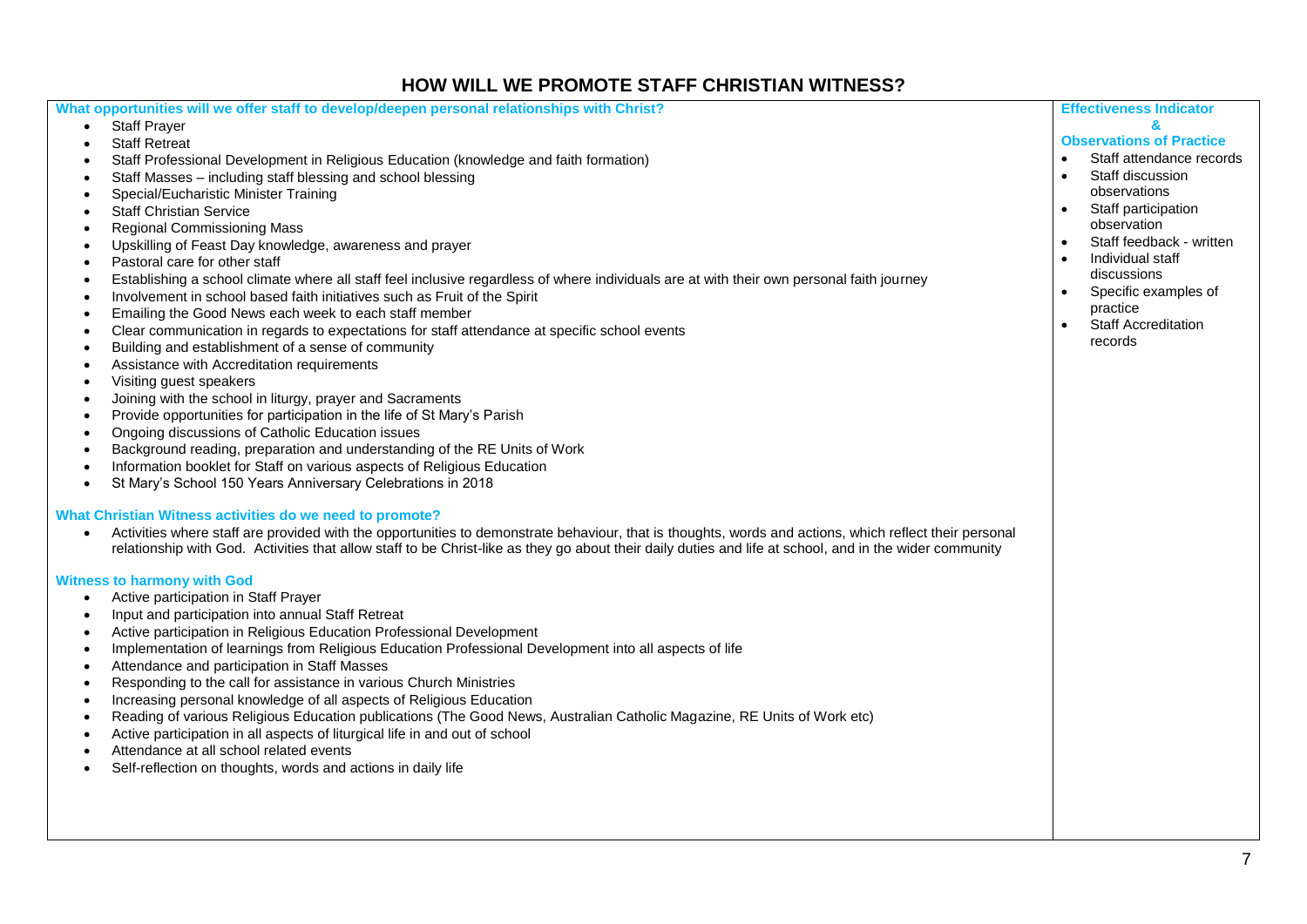| <b>Witness to harmony within</b>                                                                                                               |                                |
|------------------------------------------------------------------------------------------------------------------------------------------------|--------------------------------|
| Active participation in Staff Prayer                                                                                                           |                                |
| Input and participation into annual Staff Retreat                                                                                              |                                |
| Implementation of learnings from Religious Education Professional Development into all aspects of life                                         |                                |
| Attendance and participation in Staff Masses                                                                                                   |                                |
| Responding to the call for assistance in various Church Ministries                                                                             |                                |
| Increasing personal knowledge of all aspects of Religious Education                                                                            |                                |
| Reading of various Religious Education publications (The Good News, Australian Catholic Magazine, RE Units of Work etc)                        |                                |
| Active participation in all aspects of liturgical life in and out of school                                                                    |                                |
| Attendance at all school related events                                                                                                        |                                |
| Self-reflection on thoughts, words and actions in daily life                                                                                   |                                |
| Witness to harmony with others                                                                                                                 |                                |
| Responding to the call for assistance in various Church Ministries<br>$\bullet$                                                                |                                |
| Active participation in all aspects of liturgical life in and out of school                                                                    |                                |
| Attendance at all school related events                                                                                                        |                                |
| Participation and reflection on Staff Christian Service                                                                                        |                                |
| Demonstration of pastoral care for other staff, students and the wider school community                                                        |                                |
| Establishing a school climate where all staff feel inclusive regardless of where individuals are at with their own personal faith journey      |                                |
| Involvement in school based faith initiatives such as Fruit of the Spirit                                                                      |                                |
| Building and establishment of a sense of community<br>$\bullet$                                                                                |                                |
| Engagement with visiting guest speakers                                                                                                        |                                |
| Joining with the school in liturgy, prayer and Sacraments                                                                                      |                                |
| Participation in the life of St Mary's Parish                                                                                                  |                                |
| Discussion of Catholic Education issues                                                                                                        |                                |
| St Mary's School 150 Years Anniversary Celebrations in 2018                                                                                    |                                |
| Witness to harmony with creation                                                                                                               |                                |
| Participation in Staff Prayer with focus on the environment                                                                                    |                                |
| Participation in Staff Christian Service involving environmental community groups                                                              |                                |
| <b>Staff Formation</b><br><b>How</b><br>When<br><b>Who</b>                                                                                     | <b>Effectiveness Indicator</b> |
| Staff Meetings/PLC, Staff and Guest Speakers, Professional Development Days, Various Liturgical Events, Staff Christian Service                | • As above                     |
|                                                                                                                                                |                                |
| Various dates over the course of the year                                                                                                      |                                |
| All staff as much as possible, taking into account working hours, position, audience, purpose                                                  |                                |
|                                                                                                                                                |                                |
| <b>Leadership Formation</b><br>As above and including CPPA Conference and Events, Leaders' Forum, Regional Principal Meetings and study at UND | <b>Effectiveness Indicator</b> |
|                                                                                                                                                | $\bullet$ As above             |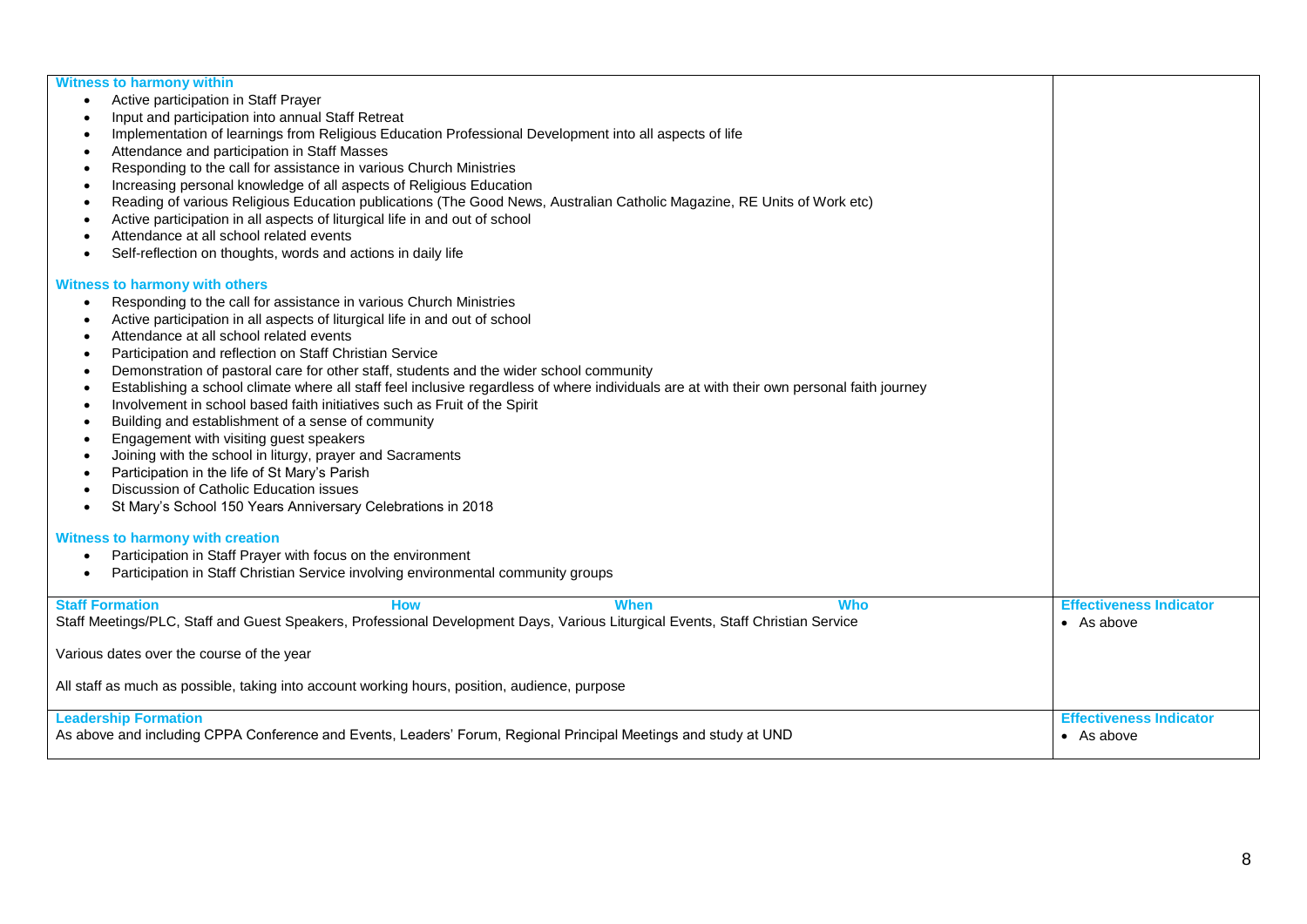# **PRIMARY PROCLAMATION**

"Primary proclamation aims to call people to accept initial personal relationships with Jesus Christ himself as their Lord and saviour."

"Primary Proclamation calls for conversion to the person of Jesus." *(Paragraph 44 Bishop's Mandate, p.25)*

*(Reference: Topic 4 GDC File)*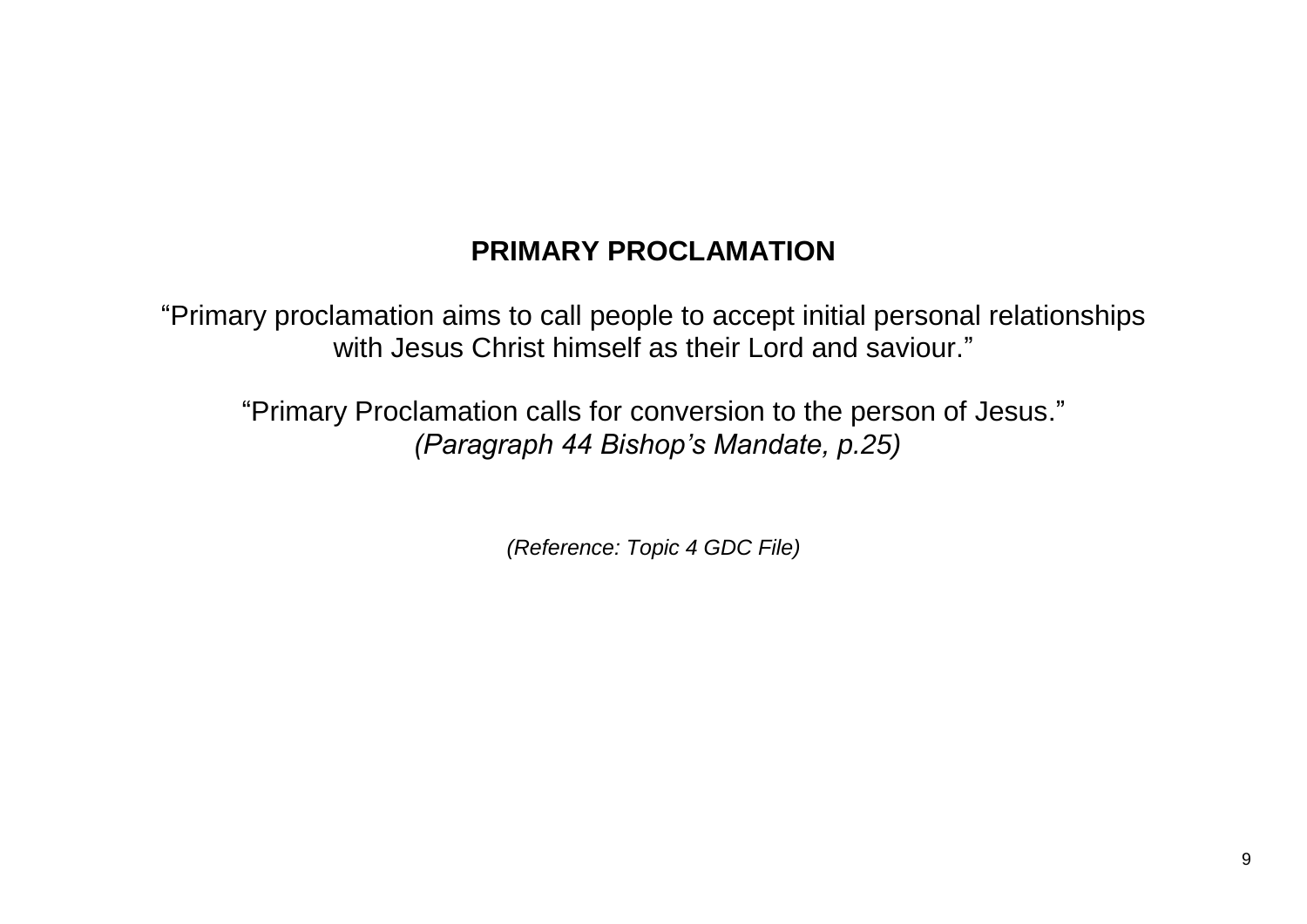| <b>Sacred Focus</b><br>(Classroom prayer centre,<br>chapel, crucifix etc)                                                                                         | <b>Reverence Sign</b><br>('Etiquette', expressions of reverence)                                                                                                        | <b>Effectiveness Indicators</b><br>(What signs are there that students<br>respect the sacred places and<br>signs in the school?) |
|-------------------------------------------------------------------------------------------------------------------------------------------------------------------|-------------------------------------------------------------------------------------------------------------------------------------------------------------------------|----------------------------------------------------------------------------------------------------------------------------------|
| Our Lady in Ara Coeli Church<br>(on site)                                                                                                                         | Reverent actions (Sign of the Cross, blessing with holy water at font,<br>genuflecting/Sign of Peace)                                                                   | Observation on entering and<br>$\bullet$<br>leaving church                                                                       |
| Crucifixes in every room (on<br>wall) – new one in the $K/P$<br>and office                                                                                        | Daily prayer/praying quietly/reflection/meditation - bring the prayer focus towards<br>the prayer table                                                                 | Level of participation<br>$\bullet$<br>$\bullet$<br>Level of understanding and                                                   |
|                                                                                                                                                                   | Ritual gestures - standing, kneeling, sitting, bowing                                                                                                                   | respect                                                                                                                          |
| Prayer tables in every<br>classroom and front office -<br>new table clothes needed for                                                                            | Quiet reverence in Church and at the Grotto in the Church                                                                                                               | Deepening the understanding of<br>rituals and gestures and why we                                                                |
| K/P                                                                                                                                                               | Grotto for meditation                                                                                                                                                   | do them e.g. Why do we bless<br>ourselves and what does it                                                                       |
| RE Resources Box in every<br>classroom                                                                                                                            | Participation through responses in prayer, liturgy and at Mass                                                                                                          | mean?                                                                                                                            |
| • Class Bibles (Year 3 -6)                                                                                                                                        | Recognising the class altar, Church and Grotto as sacred places                                                                                                         |                                                                                                                                  |
| • Class Bibles (Kindy – Year 3)                                                                                                                                   | Participation in responses during Mass                                                                                                                                  |                                                                                                                                  |
| • Bible App (Kindy – Year 6)                                                                                                                                      | Protocol of receiving the Eucharist                                                                                                                                     |                                                                                                                                  |
| • Sets of Rosary Beads                                                                                                                                            | Ensuring prayer tables are dressed according to Church seasons/Liturgical<br>Calendar                                                                                   |                                                                                                                                  |
| • Statue of Mary in every<br>classroom                                                                                                                            | At the beginning of each Mass, one aspect/protocol is to be discussed and students<br>asked to pay particular attention to during the Mass (as per GDC File - Topic 6). |                                                                                                                                  |
| School Prayer on display in<br>every classroom                                                                                                                    | Review at the end of Mass.<br>Feast of Mary, decorate the Grotto and use for meditation                                                                                 |                                                                                                                                  |
| Prayer Booklet (formal)<br>update & present to staff.<br>Use references to RE Units<br>of Work. Add to school<br>website. Promote the use of<br>thy in Hail Mary. |                                                                                                                                                                         |                                                                                                                                  |

## **PROMOTING PERSONAL RELATIONSHIPS WITH JESUS - RELIGIOUS AWARENESS** *(Topic 4)*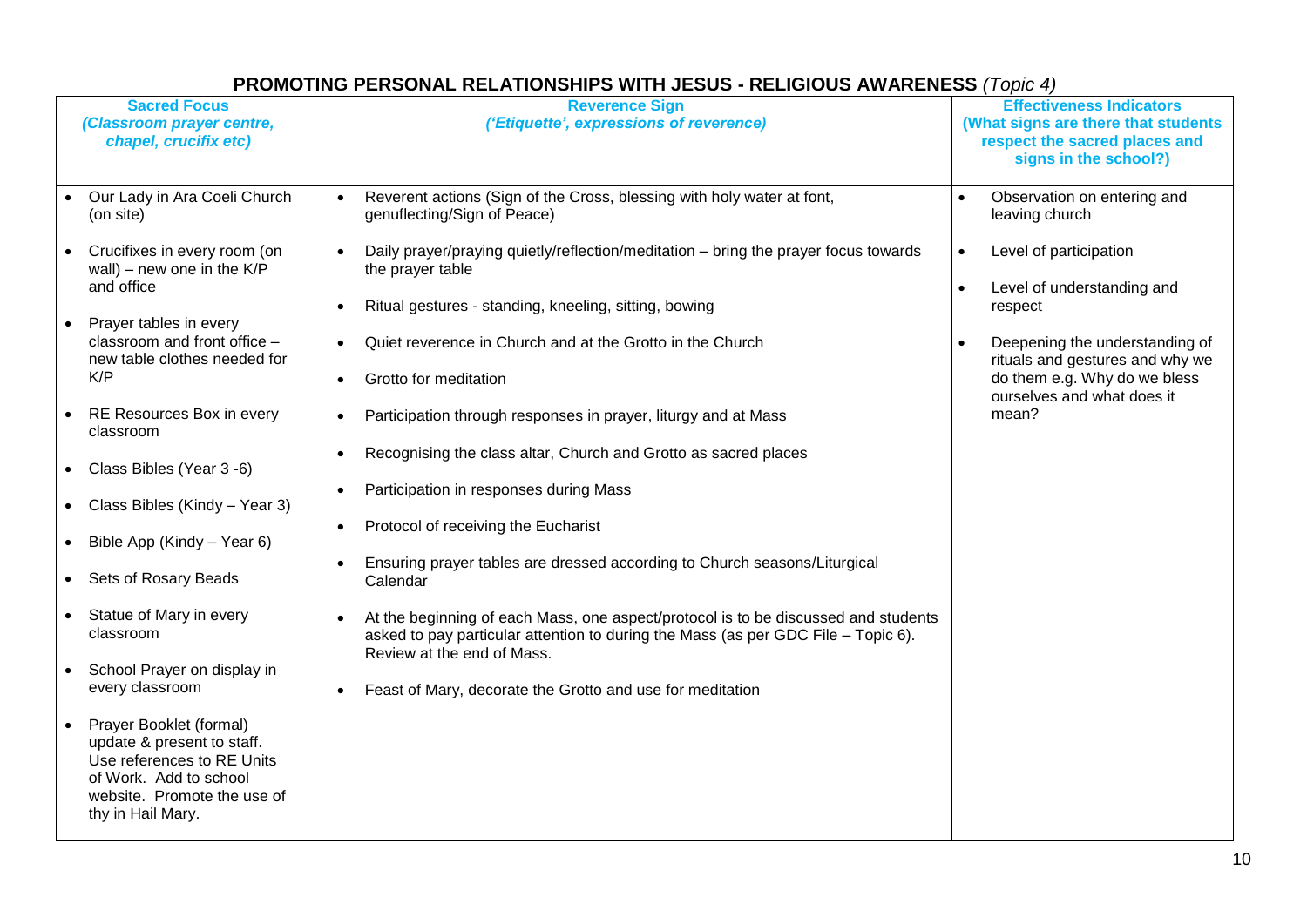| Classroom Prayers on<br>display in every classroom<br>(Morning Prayer, Grace<br>Before Meals etc) - K/PP<br>fruit prayer and morning<br>prayer<br>Posters of four types of<br><b>Informal Prayers</b><br>(Thanksgiving, Petition,<br>Contrition & Adoration) – to<br>be discussed – when do we<br>introduce & at what year<br>level? - re guidelines<br><b>Background Information</b><br>booklet for Staff - update<br>and add the liturgical<br>calendar<br><b>Staff Formation</b><br>Do we, as a staff, understand<br>'why' and 'how' of the<br>the<br>above?<br>What do we need to know? | <b>How</b><br><b>When</b><br><b>Who</b><br>Staff Meetings/PLC, Staff and Guest Speakers, Professional Development Days, Various<br>Liturgical Events, Staff Christian Service<br>Various dates over the course of the year | <b>Effectiveness Indicators</b><br>Photographic evidence of focus<br>areas in action<br>Staff discussion observations<br>$\bullet$<br>Staff participation observation<br>$\bullet$<br>Staff feedback - written |
|---------------------------------------------------------------------------------------------------------------------------------------------------------------------------------------------------------------------------------------------------------------------------------------------------------------------------------------------------------------------------------------------------------------------------------------------------------------------------------------------------------------------------------------------------------------------------------------------|----------------------------------------------------------------------------------------------------------------------------------------------------------------------------------------------------------------------------|----------------------------------------------------------------------------------------------------------------------------------------------------------------------------------------------------------------|
| How do we reflect being a 'Mary'<br>school?<br>Do we model correct practices?                                                                                                                                                                                                                                                                                                                                                                                                                                                                                                               | All staff as much as possible, taking into account working hours, position, audience, purpose                                                                                                                              | $\bullet$<br>Individual staff discussions<br>Specific examples of practice<br>$\bullet$<br>Staff surveys<br>$\bullet$<br>Annual yearly reflection<br>$\bullet$                                                 |
| <b>Leadership Formation</b><br>Is there a sacred focus in the<br>Principal's Office?<br>Are the leaders setting an<br>example in this area?<br>Are the expectations clear?                                                                                                                                                                                                                                                                                                                                                                                                                  | As above<br>Also including CPPA Conference and Events, Leaders' Forum, Regional Principal Meetings<br>and study at UNDA                                                                                                    | As above<br>Self reflection                                                                                                                                                                                    |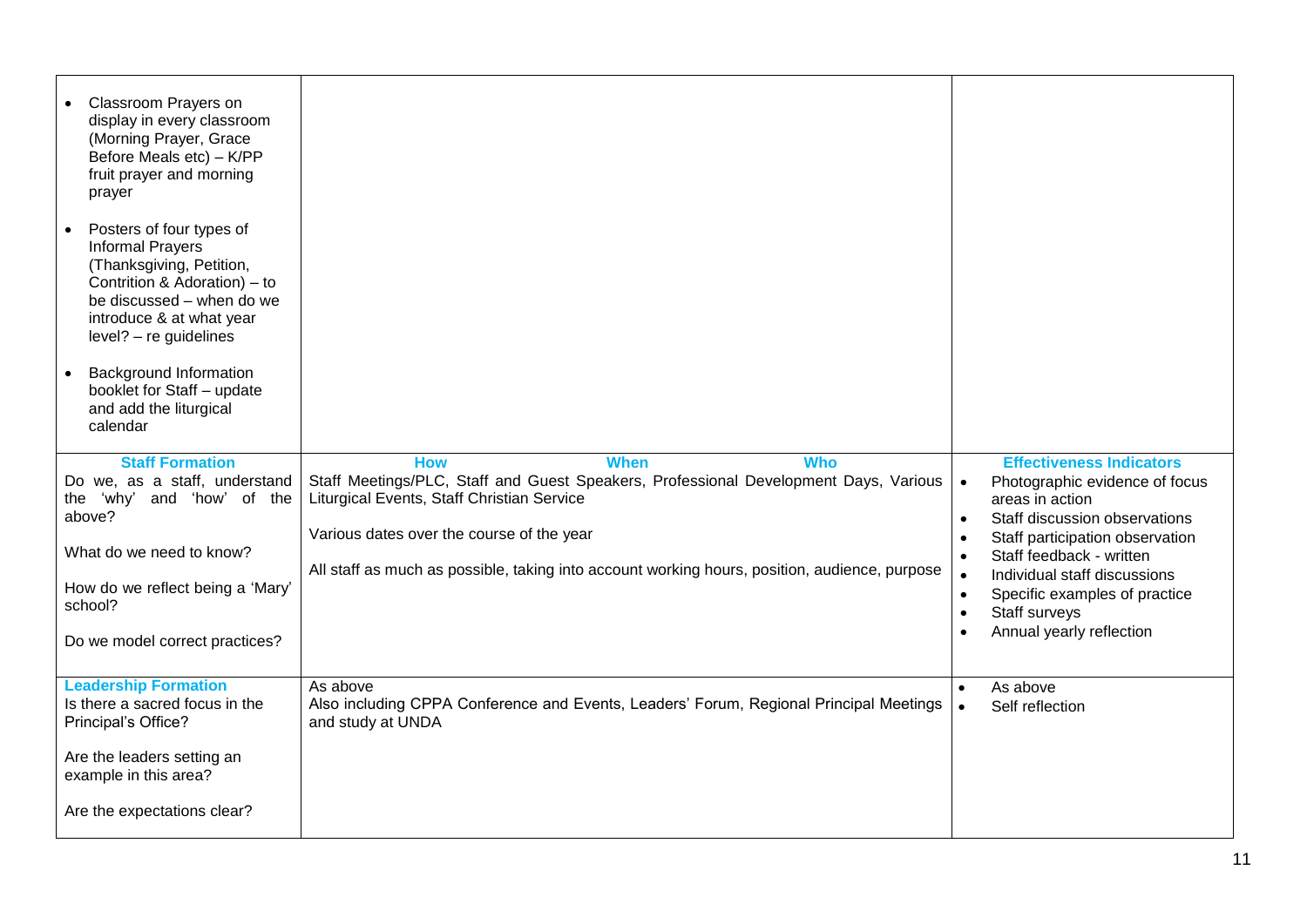| <b>Theme</b>                         | <b>When Proclaimed</b>                                                                                                                                                                                                                                                                                                                                                                                                                                                                                                                                                                                                                                                                                                                                                                                                                                                                                                                                                                                                                                                                                                                                                                                       | <b>How</b>                                                                                                                                                                                                                                                                                                                                                                                                                                                                                                                                                                                                                                                                                                                                                             | <b>Where</b>                                                                                                                                                                                                                                                                                                                                                                                                                                                | <b>Effectiveness Indicators</b>                                                                                                                                                                                                                                                                                                                                                                            |
|--------------------------------------|--------------------------------------------------------------------------------------------------------------------------------------------------------------------------------------------------------------------------------------------------------------------------------------------------------------------------------------------------------------------------------------------------------------------------------------------------------------------------------------------------------------------------------------------------------------------------------------------------------------------------------------------------------------------------------------------------------------------------------------------------------------------------------------------------------------------------------------------------------------------------------------------------------------------------------------------------------------------------------------------------------------------------------------------------------------------------------------------------------------------------------------------------------------------------------------------------------------|------------------------------------------------------------------------------------------------------------------------------------------------------------------------------------------------------------------------------------------------------------------------------------------------------------------------------------------------------------------------------------------------------------------------------------------------------------------------------------------------------------------------------------------------------------------------------------------------------------------------------------------------------------------------------------------------------------------------------------------------------------------------|-------------------------------------------------------------------------------------------------------------------------------------------------------------------------------------------------------------------------------------------------------------------------------------------------------------------------------------------------------------------------------------------------------------------------------------------------------------|------------------------------------------------------------------------------------------------------------------------------------------------------------------------------------------------------------------------------------------------------------------------------------------------------------------------------------------------------------------------------------------------------------|
|                                      | (Feast, event, opportunity etc)                                                                                                                                                                                                                                                                                                                                                                                                                                                                                                                                                                                                                                                                                                                                                                                                                                                                                                                                                                                                                                                                                                                                                                              | (Method - address, written                                                                                                                                                                                                                                                                                                                                                                                                                                                                                                                                                                                                                                                                                                                                             | (Assembly, newsletter, etc)                                                                                                                                                                                                                                                                                                                                                                                                                                 | (Signs of student understanding)                                                                                                                                                                                                                                                                                                                                                                           |
|                                      |                                                                                                                                                                                                                                                                                                                                                                                                                                                                                                                                                                                                                                                                                                                                                                                                                                                                                                                                                                                                                                                                                                                                                                                                              | paragraph etc)                                                                                                                                                                                                                                                                                                                                                                                                                                                                                                                                                                                                                                                                                                                                                         |                                                                                                                                                                                                                                                                                                                                                                                                                                                             |                                                                                                                                                                                                                                                                                                                                                                                                            |
| <b>For God and</b><br><b>Country</b> | Shrove Tuesday - Term 1<br>$\bullet$<br>Ash Wednesday - Term 1 (M)<br>$\bullet$<br>Lent/Holy Week/Easter - Term<br>$\bullet$<br>1(L)<br>Project Compassion - Term 1<br>$\bullet$<br>St Patrick's Day - 17 March<br>$\bullet$<br>Communio - Term 2 (M)<br>$\bullet$<br>NAIDOC Week - Term 2 (M)<br>$\bullet$<br>Feast of Ascension - 8 May<br>$\bullet$<br>Feast of Pentecost - 15 May<br>$\bullet$<br>Feast of Trinity - 22 May<br>$\bullet$<br>Feast of The Most Holy Body<br>$\bullet$<br>& Blood of Christ - 29 May<br>Feast of Sacred Heart - 3<br>$\bullet$<br>June<br>Mary MacKillop Feast Day - 8<br>$\bullet$<br>August (L)<br>Assumption of Mary - 15<br>$\bullet$<br>August (M)<br>Feast Day of the School - 8<br>$\bullet$<br>September (M)<br>Mission Week - Term 4 (M)<br>$\bullet$<br>Feast of All Saints/All Souls -<br>$\bullet$<br>1 November (M)<br>Advent/Christmas - Term 4<br>$\bullet$<br>Sacraments - Reconciliation<br>$\bullet$<br>(L), Eucharist (M),<br>Confirmation (M)<br><b>Saturday Night Family Masses</b><br>$\bullet$<br>$-$ one/term (M)<br><b>Catholic Education Week</b><br>$\bullet$<br>St Mary's School 150 Years<br>$\bullet$<br>Anniversary Celebrations in<br>2018 | <b>Whole School Masses</b><br>$\bullet$<br><b>Sacramental Commitment</b><br>Masses (M)<br>Blessing of school buildings at<br>beginning of the year<br>• Years 3-6 Reconciliation (Lent,<br>Advent, Holy Communion,<br>Confirmation)<br>Rosary Focus - May & October<br>Holy Week - Stations of Cross<br>(Year 5/6)<br>• Sacrament of Confirmation,<br><b>Eucharist &amp; Reconciliation</b><br><b>Class Feast Focus</b><br><b>Christmas Concert</b><br>Class Liturgies - Easter<br>Staff modelling<br>School Calendar to highlight<br>$\bullet$<br>Feast Days through Mass<br>Planner<br>• Reflect on Readings & Gospels<br>prior to whole school Masses<br>Mention Feast Days and<br>Religious Events at Assembly<br>& in School Newsletter<br>• Communio Week Events | • To highlight events and<br>protocols to parents through<br>the School Newsletter,<br>Assemblies & School<br>Website<br>Flyers for the Year of Mercy<br>& Family Mass - advertise<br>all events NN - flyer in the<br>church<br>Board and P&F involvement<br>Church/School<br>$\bullet$<br>Grounds/Classrooms<br>Northampton News<br>$\bullet$<br><b>Parish Council Meeting</b><br>The Sower<br>$\bullet$<br>Shire Website<br><b>CEWA News</b><br>$\bullet$ | • Evidence of understanding and<br>respect of protocols with our<br>rituals<br>To show reverence in Church<br>$\bullet$<br>before, during and after liturgies<br>Students seeking clarification &<br>$\bullet$<br>support from teacher Refer to<br>GDC File Topic 6<br>Level of student and parent<br>$\bullet$<br>participation<br>Staff up-skilling to assist with<br>$\bullet$<br>student understanding |

## **PROMOTING PERSONAL RELATIONSHIPS WITH JESUS - PRIMARY PROCLAMATION**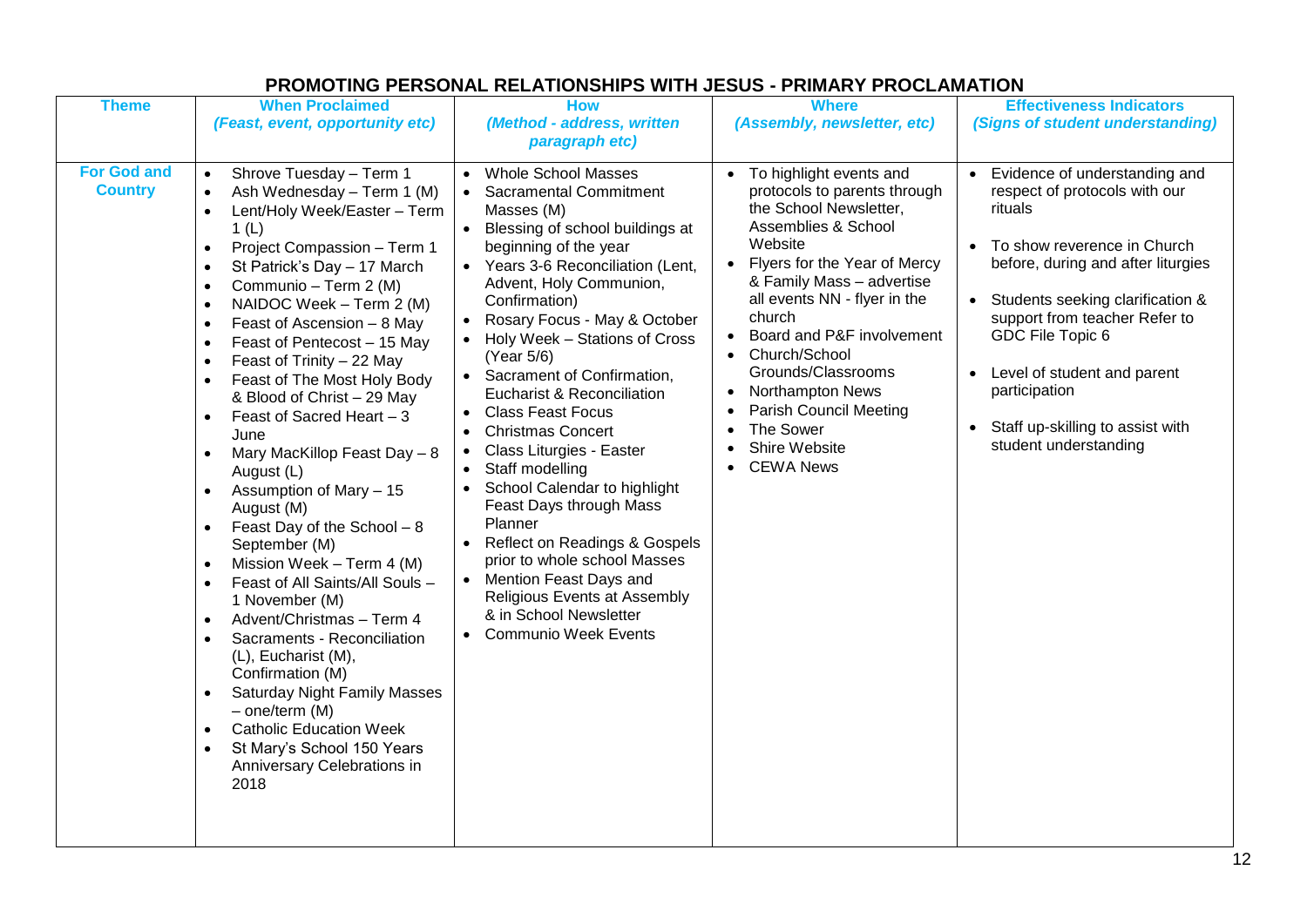| <b>Staff Formation</b><br>How, as a staff,<br>do we foster our<br>own personal<br>relationship with<br>Jesus?<br>How do we, as a<br>staff,<br>demonstrate our<br>relationship with<br>Jesus in our<br>everyday life?<br>How do we<br>reflect our<br>relationship with<br>Jesus when<br>working with<br>others and<br>creation? | <b>How</b><br>Staff Meetings/PLC, Staff and<br>Guest Speakers, Professional<br>Development Days, Various<br>Liturgical Events, Staff Christian<br>Service | <b>When</b><br>Various dates over the course of<br>the year                                                          | <b>Who</b><br>All staff as much as possible,<br>taking into account working<br>hours, position, audience,<br>purpose | <b>Effectiveness Indicators</b><br>Staff discussion observations<br>$\bullet$<br>Staff participation observation<br>$\bullet$<br>Staff feedback - written<br>$\bullet$<br>Individual staff discussions<br>$\bullet$<br>Specific examples of practice<br>$\bullet$<br>Staff surveys<br>$\bullet$<br>Annual yearly reflection<br>$\bullet$<br>Individual personal reflection<br>$\bullet$<br>Completion of y charts<br>$\bullet$ |
|--------------------------------------------------------------------------------------------------------------------------------------------------------------------------------------------------------------------------------------------------------------------------------------------------------------------------------|-----------------------------------------------------------------------------------------------------------------------------------------------------------|----------------------------------------------------------------------------------------------------------------------|----------------------------------------------------------------------------------------------------------------------|--------------------------------------------------------------------------------------------------------------------------------------------------------------------------------------------------------------------------------------------------------------------------------------------------------------------------------------------------------------------------------------------------------------------------------|
| <b>Leadership</b><br><b>Formation</b><br>Does the<br>Principal<br>demonstrate an<br>active<br>relationship with<br>Jesus?<br>Is this<br>relationship<br>reflected in day to<br>day thoughts,<br>words and<br>actions?                                                                                                          | As above                                                                                                                                                  | Also including CPPA Conference<br>Events, Leaders' Forum,<br>and<br>Regional Principal Meetings and<br>study at UNDA |                                                                                                                      | As above<br>$\bullet$<br>Self reflection                                                                                                                                                                                                                                                                                                                                                                                       |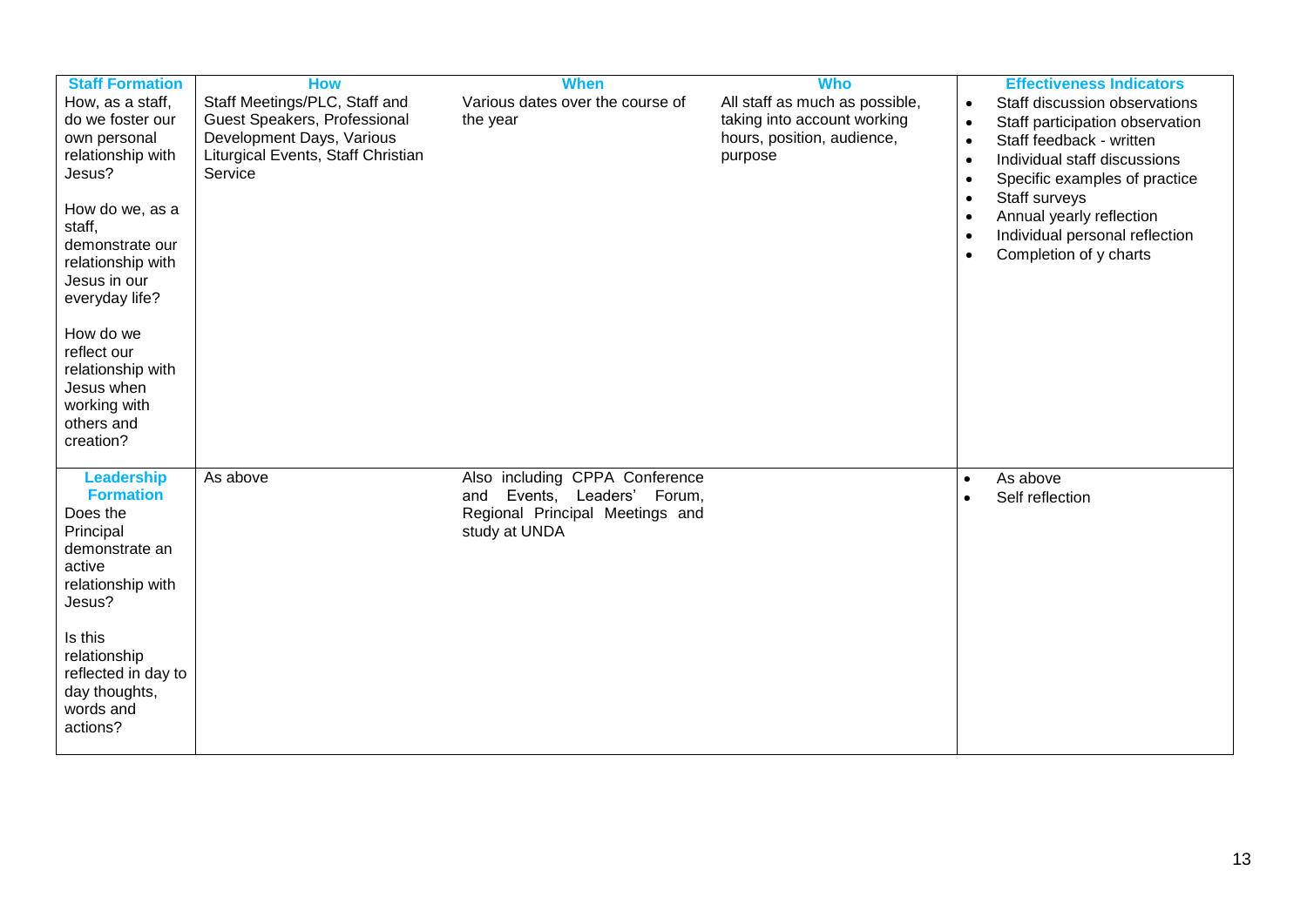# **INITIATORY CATECHESIS**

Initiatory Catechesis is an apprenticeship in the 'formation' on how to relate with Christ through the means he left his community 'church'. Its focus is the means for entering into experiences of Christ.

Initiatory Catechesis is an apprenticeship in the formation of the entire Christian life joined to Christ our teacher. Initiatory catechesis deepens belief (as distinct from simply knowledge) in Christ's teachings. Initiatory catechesis is following an acceptance of Jesus Christ and striving to deeply live a Christian life. *(Bishops Mandate par. 52-56 p.28)*

Within the area of Initiatory Catechesis,

the experiences of Jesus are entered into through the four pillars of Catholic faith:

- Creed
- Sacraments
- Commandments (Life in Christ)
- Prayer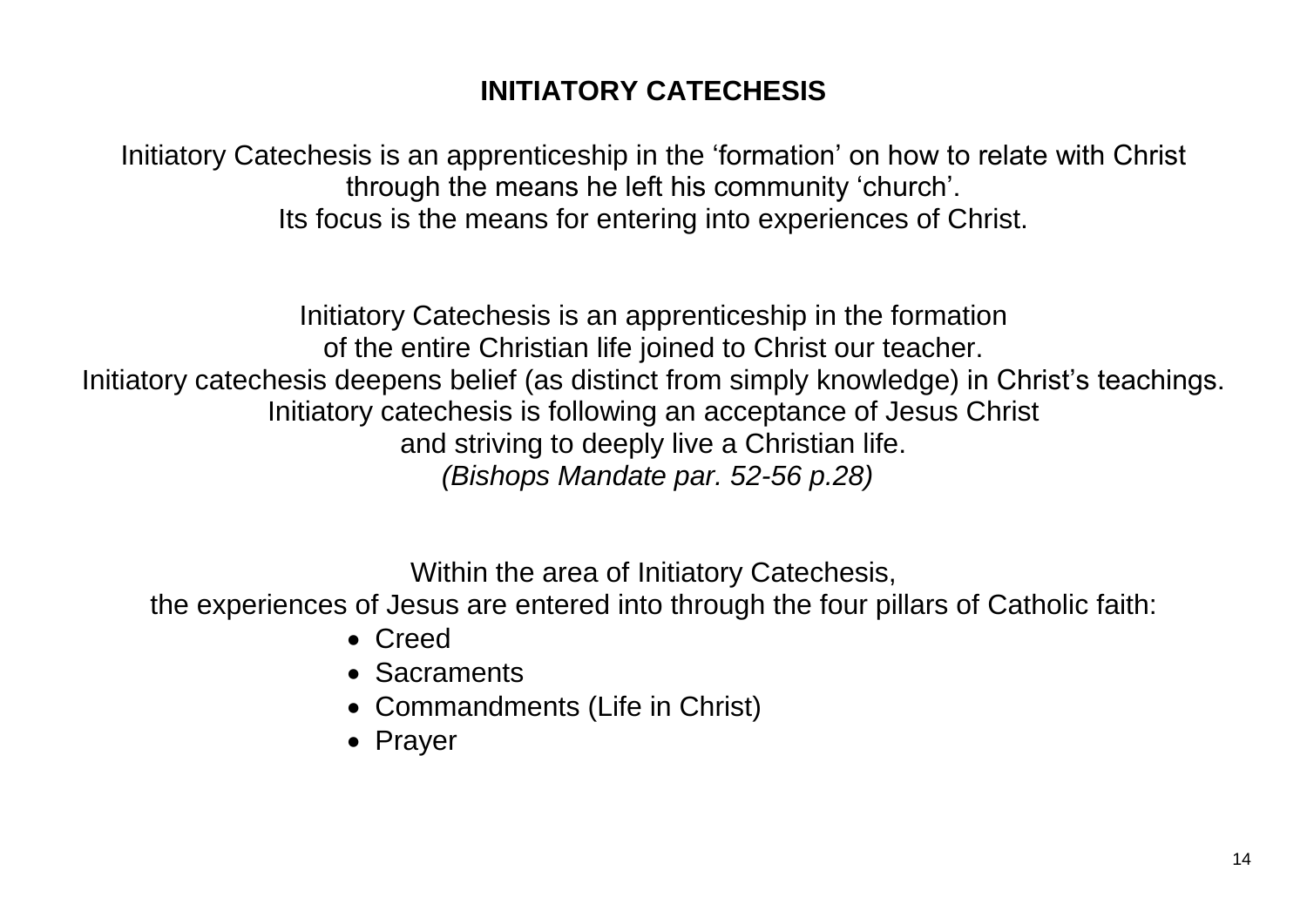## **APPRENTICESHIP IN THE BELIEVING COMMUNITY - THE APOSTLES' CREED** *(Topic 5)*

| <b>BELIEFS TO BE PROCLAIMED (Major Theme)</b><br>I believe in God, The Father almighty, creator of heaven and earth<br>Experiences of the yearning and questions in the human heart<br>e) created in relationship with God and in<br>Harmony within | <b>FEAST/EVENT (When?)</b><br>Fruit of the Spirit (FoS) - all<br>$\bullet$<br>year                                                    | <b>WAYS BELIEF PROCLAIMED</b><br>• Newsletters<br>Posters<br>Student Leadership Day at<br>Geraldton Camp School &<br>follow up Spiritual<br>Leadership Day at school<br>(FoS & Student Leadership<br>Roles)<br>Tokens<br><b>Faction Tally</b>                          | <b>EFFECTIVENESS</b><br><b>INDICATOR</b><br>Observations<br>Number of tokens<br><b>Class discussions</b><br>Relationships within<br>the school                                  |
|-----------------------------------------------------------------------------------------------------------------------------------------------------------------------------------------------------------------------------------------------------|---------------------------------------------------------------------------------------------------------------------------------------|------------------------------------------------------------------------------------------------------------------------------------------------------------------------------------------------------------------------------------------------------------------------|---------------------------------------------------------------------------------------------------------------------------------------------------------------------------------|
| Harmony with each other                                                                                                                                                                                                                             | • Project Compassion - T1<br>Communio - T2<br>NAIDOC Week - T2<br>Mission Week - T4<br>• Holy Year 2016                               | <b>Newsletters</b><br>$\bullet$<br>Fundraising<br>Posters<br>Liturgies<br><b>Mission Boxes</b><br><b>DVDs</b><br>Communio Webcast<br><b>Classroom Activities</b><br><b>Guest Speakers</b><br>Meals on Wheels<br><b>Staff Retreat</b><br><b>Staff Christian Service</b> | Responsiveness to<br>almsgiving and caring<br>for other by staff,<br>students & community<br>Observations<br><b>Discussions</b><br>Annual review of<br>practices                |
| Harmony with creation                                                                                                                                                                                                                               | <b>Waterwise School</b><br>$\bullet$<br><b>Enviro Week</b><br>General day to day care of<br>school                                    | Recycling<br>$\bullet$<br><b>Newsletters</b><br><b>Guest Speakers</b><br>Posters<br>$\bullet$<br>Vegie Garden<br>School/Church Clean Up                                                                                                                                | • Responsiveness to<br>almsgiving and caring<br>for environment by<br>staff, students &<br>community<br>• Observations<br><b>Discussions</b><br>• Annual review of<br>practices |
| <b>STAFF FORMATION</b><br><b>HOW</b><br>Increase staff knowledge of The Creed and what it actually means.                                                                                                                                           | <b>WHEN</b><br>Staff Meetings/PLC, Staff and<br>Guest Speakers, Professional<br>Development Days, Various<br><b>Liturgical Events</b> | <b>WHO</b><br>All staff as much as possible,<br>taking into account working<br>hours, position, audience,<br>purpose                                                                                                                                                   | <b>EFFECTIVENESS</b><br><b>INDICATOR</b><br>Staff discussion<br>$\bullet$<br>observations<br>Staff participation<br>observation                                                 |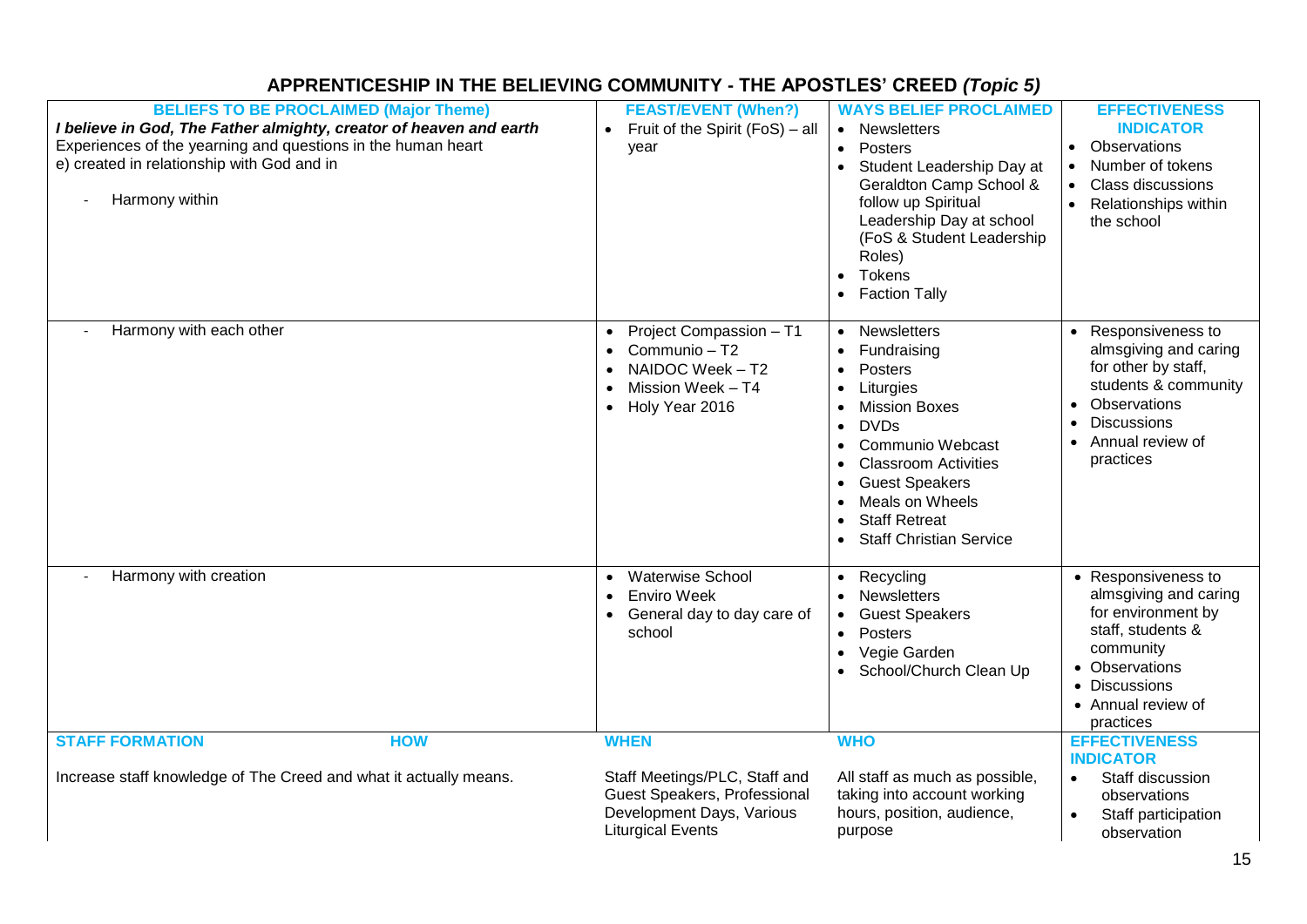|                                                                      |                                                                      | Staff feedback -<br>written<br>Individual staff<br>discussions<br>Individual personal<br>reflection |
|----------------------------------------------------------------------|----------------------------------------------------------------------|-----------------------------------------------------------------------------------------------------|
| <b>LEADERSHIP FORMATION</b>                                          |                                                                      |                                                                                                     |
| Increase personal knowledge of The Creed and what it actually means. | Staff Meetings/PLC, Staff and<br>Guest Speakers, Professional        | As above<br>Self reflection                                                                         |
| Discuss aspects of The Creed at Monday Assembly.                     | Development Days, Various<br>Liturgical Events, Monday<br>Assemblies | Reflection on<br>Monday Assembly<br>discussions                                                     |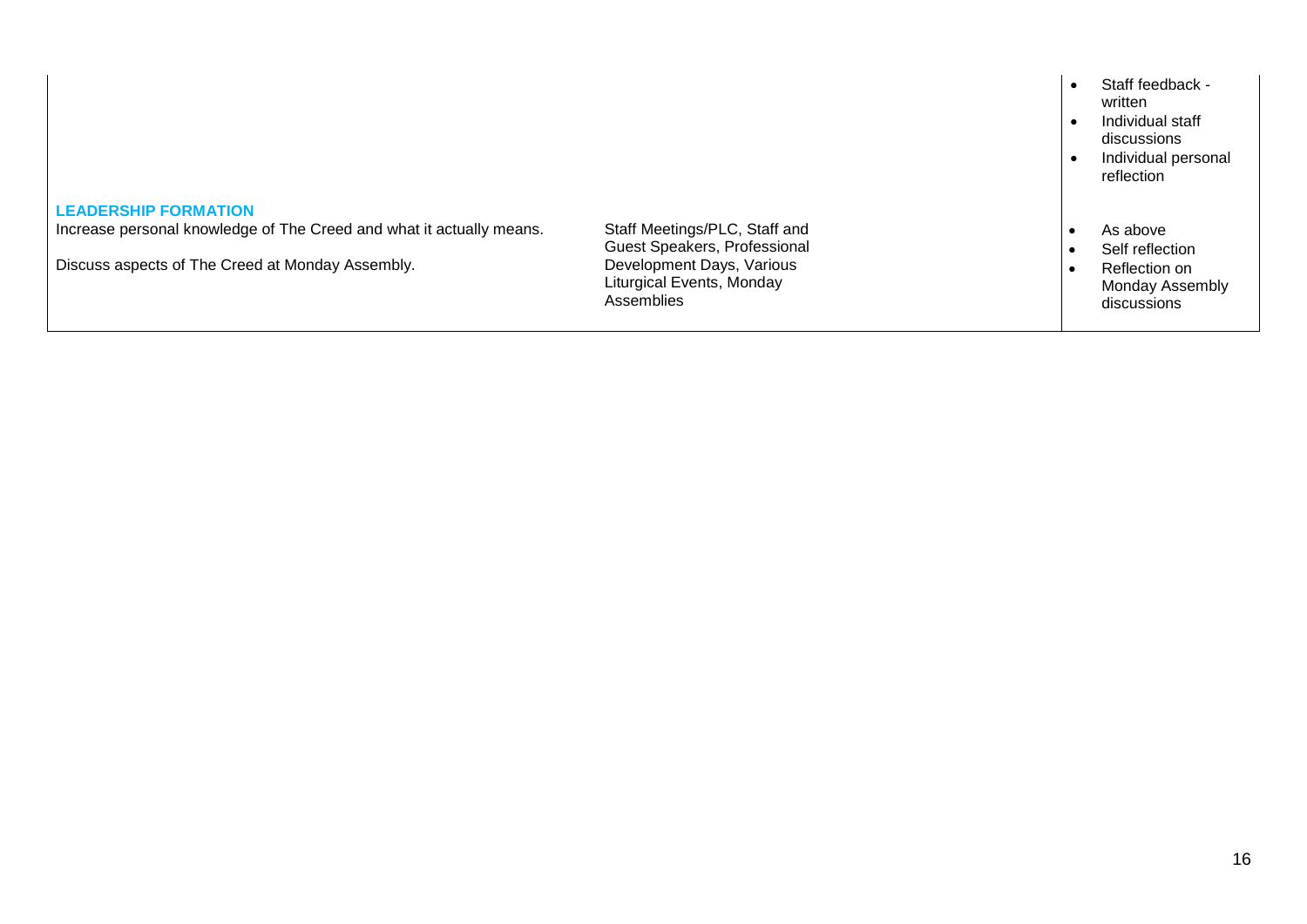## **APPRENTICESHIP IN DRAWING ON CHRIST'S POWER FOR DAILY LIFE CELEBRATING COMMUNITY: EUCHARIST** *(Topic 6)*

#### **EUCHARIST:**

How will our school life seek to help students in non-verbal ways to become aware of the sacred before celebrations of the Eucharist?

- Focus on internal participation
- Y chart on what non-verbal awareness of sacredness of the Eucharist looks like, sounds like, feels like
- Leading students to think about active participation in the Eucharist not just the external behaviours

How frequently will our students participate in celebrations of the Eucharist to be 'apprenticed' in this act of worship?

- $\bullet$  School Masses 3 x per term
- Reconciliation During Lent, Advent and prior to celebrating Sacraments
- Family Masses 1 x term on a Saturday night
- Class Liturgies/Prayers at the conclusion of each RE Unit of Work one a term

#### What practices or strategies have been used in our school to 'apprentice' students

- in expressing thanks to God for blessings?
	- Grace before Meals
	- Prayers of Thanksgiving
	- Fundraising/praying for those in need
- in the sacredness of the scriptures?
	- Reflect on the Readings/Gospel prior to going to Mass
	- The use of Bibles in classroom teachings
	- K/PP going to Sunday School Session during Mass at Nagle Centre demand on staff
- the real presence of Jesus in the Eucharist?
	- Teaching the significance of the red light near the tabernacle
	- Teaching the significance of the kneeling behaviours after Communion
	- Teaching the significance of the Consecration

### How will our school seek to 'apprentice' students?

- to develop in general the skills needed to prepare for active participation?
	- Make banners for Masses/Liturgies
	- Students have active roles in the Mass (read the Readings and Prayers of Faithful, Altar Servers, Offertory Procession, sing, operate the PowerPoint, be a part of choir, attend Family Masses)
- to prepare personally before each and every school celebration of the Eucharist?
	- Explicit teachings of protocols of behaviour during the Eucharist
	- The use of silence at certain points of readings and prayers

**EFFECTIVENESS INDICATOR** eg attentiveness, participation

- Observations
- Class discussions
- Answers on y chart
- Recall of answers on y chart
- Participation in the Eucharist, prayers & liturgies
- Recall and references to scripture & Bible stories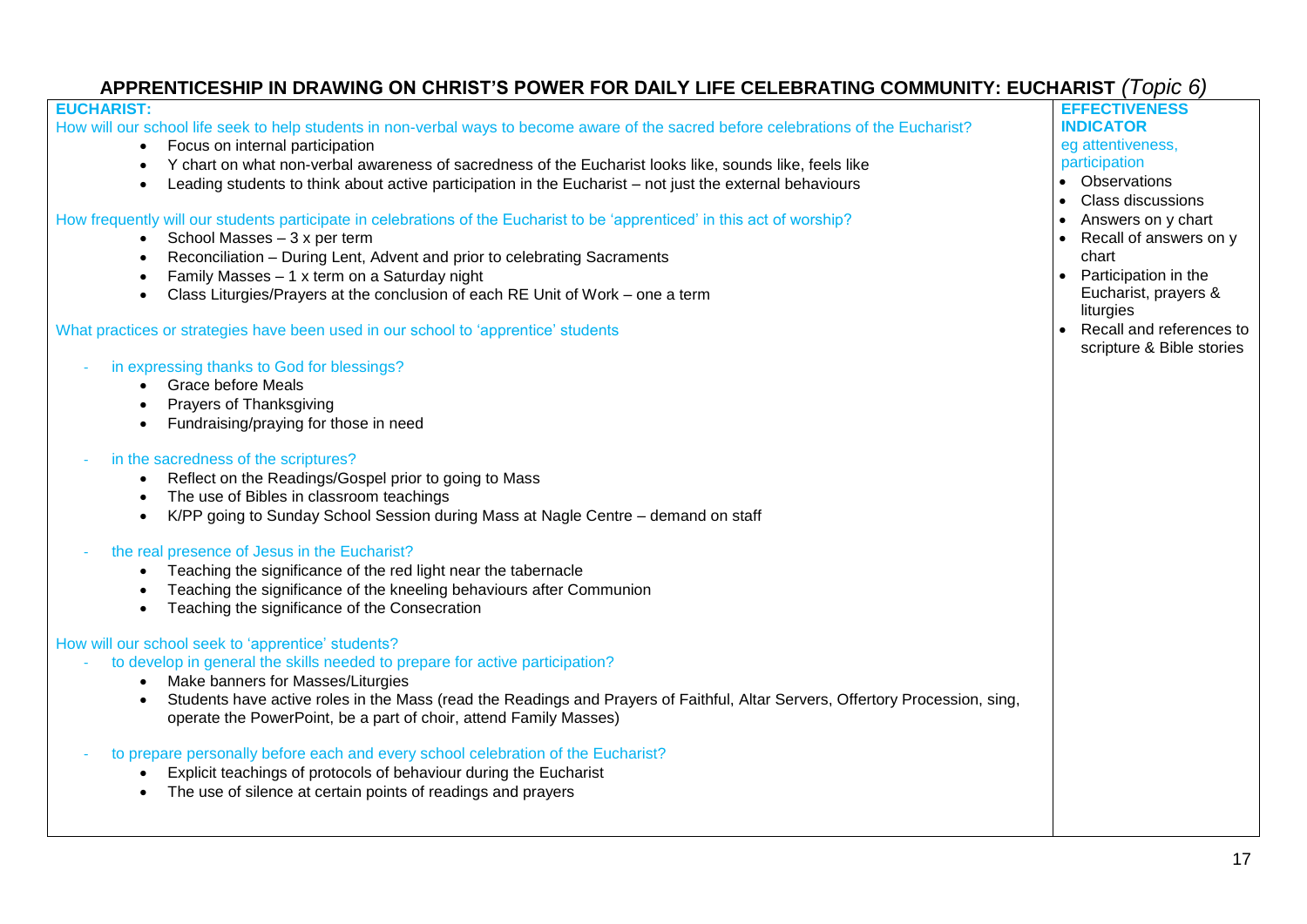| <b>STAFF FORMATION</b><br><b>HOW</b><br>Increase staff knowledge of the Eucharist and what it actually means.  | <b>WHEN</b><br>Staff Meetings/PLC, Staff and<br>Guest Speakers, Professional<br>Development Days, Various<br><b>Liturgical Events</b> | <b>WHO</b><br>All staff as much as possible,<br>taking into account working<br>hours, position, audience &<br>purpose | <b>EFFECTIVENESS</b><br><b>INDICATOR</b><br>Staff discussion<br>$\bullet$<br>observations<br>Staff participation<br>$\bullet$<br>observation<br>Staff feedback - written |
|----------------------------------------------------------------------------------------------------------------|---------------------------------------------------------------------------------------------------------------------------------------|-----------------------------------------------------------------------------------------------------------------------|--------------------------------------------------------------------------------------------------------------------------------------------------------------------------|
| Provision of opportunities for Staff to celebrate the Eucharist as a Staff. Beginning & end of the School Year |                                                                                                                                       | All staff as much as possible,<br>taking into account working<br>hours, position, audience &<br>purpose               | Individual staff<br>discussions<br>Individual personal<br>$\bullet$<br>reflection                                                                                        |
| <b>LEADERSHIP FORMATION</b>                                                                                    |                                                                                                                                       |                                                                                                                       | As above<br>$\bullet$                                                                                                                                                    |
| Continue to increase knowledge of the Eucharist and what it actually<br>means.                                 | Staff Meetings/PLC, Staff and<br><b>Guest Speakers, Professional</b><br>Development Days, Various<br><b>Liturgical Events</b>         |                                                                                                                       | Self reflection                                                                                                                                                          |
| Provision of opportunities for Staff to celebrate the Eucharist as a Staff.                                    |                                                                                                                                       |                                                                                                                       |                                                                                                                                                                          |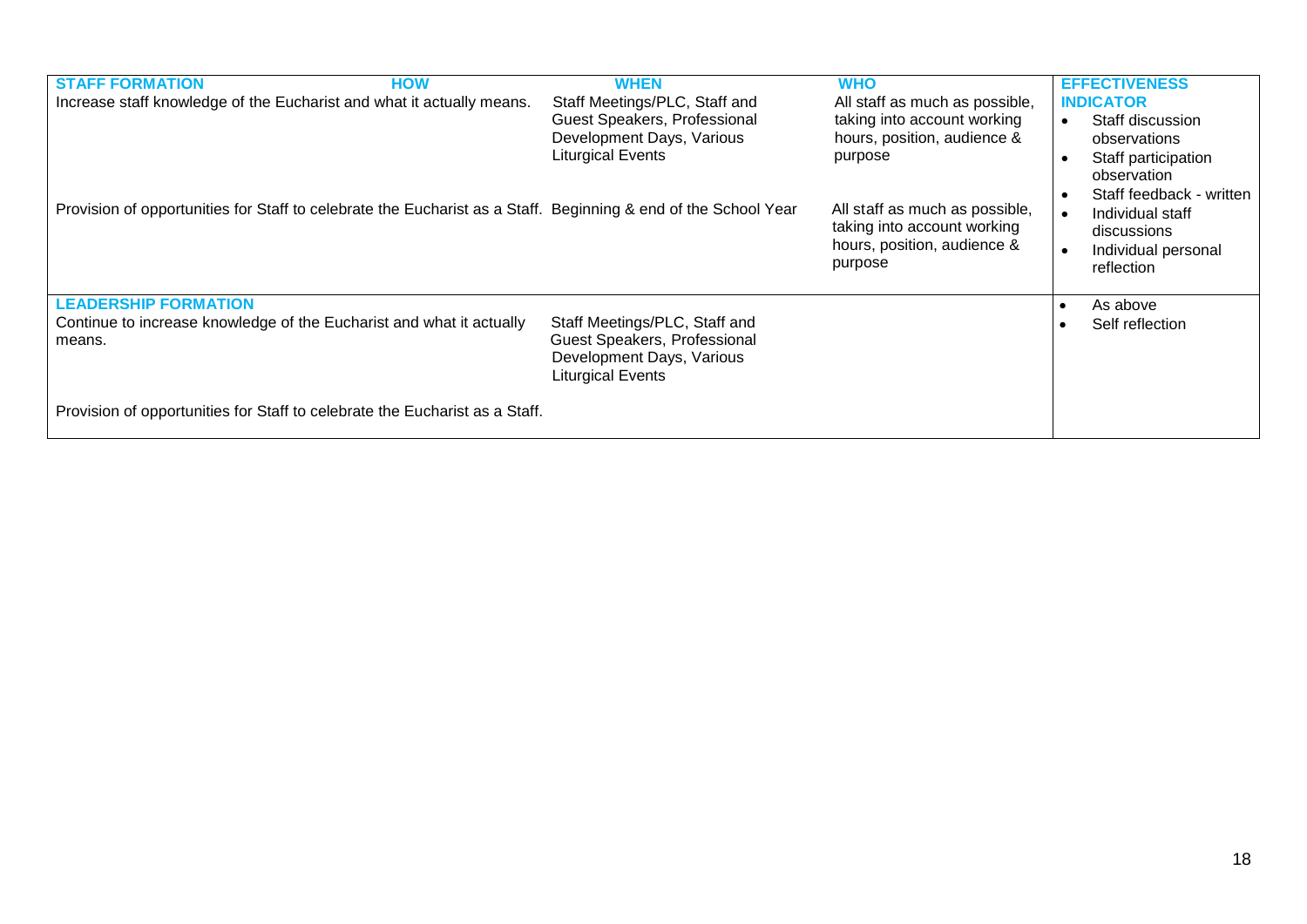### **APPRENTICESHIP IN DRAWING ON CHRIST'S POWER FOR DAILY LIFE CELEBRATING COMMUNITY: PENANCE**

| <b>PENANCE</b><br>How will our school seek to apprentice students<br>teaching the regular examination of conscience?<br>Discussing what an Examination of Conscience is with the students<br>Practising an Examination of Conscience is with the students<br>$\bullet$<br>Exposing the students to a variety of Examinations of Conscience with the students<br>$\bullet$<br>Demonstrating the link between an Examination of Conscience with the Sacrament of Reconciliation<br>teaching them to pray a prayer of sorrow to God for sins?<br>Adding Prayer of Sorrow to scope and sequence of prayers to be taught in each year level<br>Having examples displayed in the classrooms<br>Proving examples on the School Website<br>Proving examples of Prayers of Sorrow for parents to use with their students at home<br>How often will our students have opportunities to celebrate Penance for their 'apprenticeship' in its celebration? |                                                                                                                        |                                                                                                                                                                                                                                                                            | <b>EFFECTIVENESS</b><br><b>INDICATOR</b><br>eg attentiveness,<br>participation<br>• Observations<br>Class discussions<br>Recall of words of<br>Prayer of Sorrow<br>Participation in the<br>$\bullet$<br>Sacrament of Penance |
|-----------------------------------------------------------------------------------------------------------------------------------------------------------------------------------------------------------------------------------------------------------------------------------------------------------------------------------------------------------------------------------------------------------------------------------------------------------------------------------------------------------------------------------------------------------------------------------------------------------------------------------------------------------------------------------------------------------------------------------------------------------------------------------------------------------------------------------------------------------------------------------------------------------------------------------------------|------------------------------------------------------------------------------------------------------------------------|----------------------------------------------------------------------------------------------------------------------------------------------------------------------------------------------------------------------------------------------------------------------------|------------------------------------------------------------------------------------------------------------------------------------------------------------------------------------------------------------------------------|
| Reconciliation - During Lent, Advent and prior to celebrating Sacraments                                                                                                                                                                                                                                                                                                                                                                                                                                                                                                                                                                                                                                                                                                                                                                                                                                                                      |                                                                                                                        |                                                                                                                                                                                                                                                                            |                                                                                                                                                                                                                              |
| <b>STAFF FORMATION</b><br><b>HOW</b><br><b>WHEN</b><br><b>WHO</b><br>Increase staff knowledge of Penance and what it actually means.<br>Staff Meetings/PLC, Staff and<br>All staff as much as possible,<br>Guest Speakers, Professional<br>taking into account working<br>Development Days, Various<br>hours, position, audience &<br><b>Liturgical Events</b><br>purpose<br>All staff as much as possible,<br>Provision of opportunities for Staff to participate in an Examination of .<br>Various times during the course of<br>taking into account working<br>Conscience.<br>the year<br>hours, position, audience &<br>purpose                                                                                                                                                                                                                                                                                                           |                                                                                                                        | <b>EFFECTIVENESS</b><br><b>INDICATOR</b><br>Staff discussion<br>$\bullet$<br>observations<br>Staff participation<br>$\bullet$<br>observation<br>Staff feedback - written<br>Individual staff<br>$\bullet$<br>discussions<br>Individual personal<br>$\bullet$<br>reflection |                                                                                                                                                                                                                              |
| <b>LEADERSHIP FORMATION</b><br>Continue to increase knowledge of Penance and what it actually<br>means.                                                                                                                                                                                                                                                                                                                                                                                                                                                                                                                                                                                                                                                                                                                                                                                                                                       | Staff Meetings/PLC, Staff and<br>Guest Speakers, Professional<br>Development Days, Various<br><b>Liturgical Events</b> |                                                                                                                                                                                                                                                                            | As above<br>$\bullet$<br>Self reflection<br>$\bullet$                                                                                                                                                                        |
| Provision of opportunities for Staff to participate in Examinations<br>of Conscience.                                                                                                                                                                                                                                                                                                                                                                                                                                                                                                                                                                                                                                                                                                                                                                                                                                                         |                                                                                                                        |                                                                                                                                                                                                                                                                            |                                                                                                                                                                                                                              |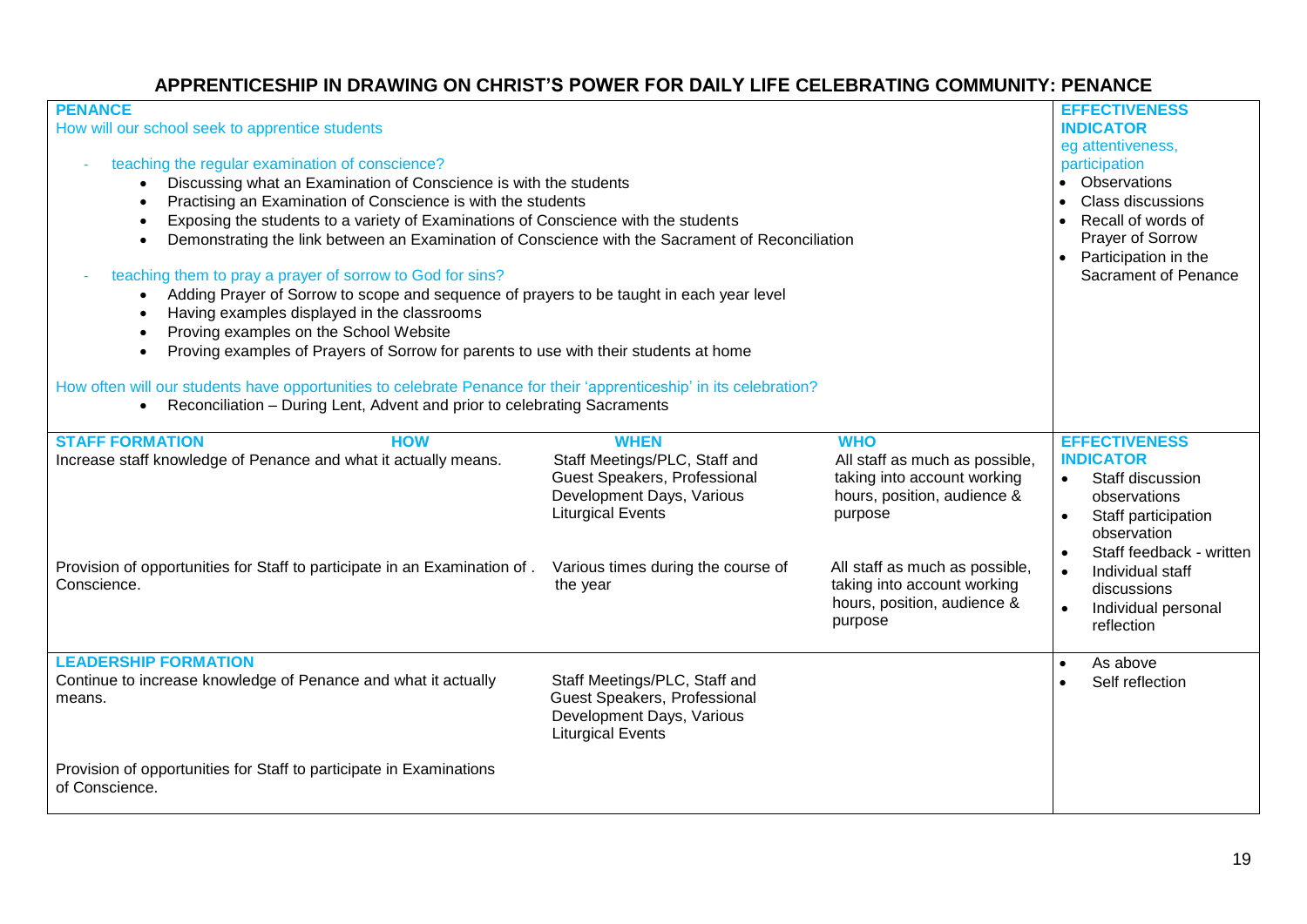### **APPRENTICESHIP IN DRAWING ON CHRIST'S POWER FOR DAILY LIFE CELEBRATING COMMUNITY: CONFIRMATION**

| <b>CONFIRMATION</b><br>How will our school seek to apprentice students<br>in relating the gifts of Confirmation to the issues of their lives?<br>Explicitly teaching the Gifts of the Holy Spirit<br>Explicitly teaching the Fruit of the Holy Spirit<br>$\bullet$<br>Providing real life examples of how the Gifts and Fruit of the Holy Spirit can help in all facets of life<br>$\bullet$<br>Full implementation of the Fruit of the Spirit Program<br>Integration of the Gifts and Fruit of the Holy Spirit across all areas of the curriculum<br>Displays of the Gifts of the Holy Spirit in the classroom<br>$\bullet$<br>Displays of the Fruit of the Holy Spirit in the classroom<br>$\bullet$<br>References of the Gifts and Fruit of the Holy Spirit in the School Newsletter<br>$\bullet$<br>References of the Gifts and Fruit of the Holy Spirit on the School Website<br>$\bullet$<br>Invite Parish Priest to speak on this topic<br>Invite other members of the School Community to speak on this topic<br>Student interviews on Fruit of the Holy Spirit in the School Newsletter<br>$\bullet$ |                                                                                                                                              |                                                                                                                       | <b>EFFECTIVENESS</b><br><b>INDICATOR</b><br>eg attentiveness,<br>participation<br>Observations<br>$\bullet$<br><b>Class discussions</b><br>Application of gifts of<br>Confirmation to real life<br>examples<br>Identification of gifts of<br>$\bullet$<br>Confirmation in real life<br>examples<br>Answers provided by<br>student in interviews on<br>Fruit of the Holy Spirit<br>for the School<br>Newsletter |
|---------------------------------------------------------------------------------------------------------------------------------------------------------------------------------------------------------------------------------------------------------------------------------------------------------------------------------------------------------------------------------------------------------------------------------------------------------------------------------------------------------------------------------------------------------------------------------------------------------------------------------------------------------------------------------------------------------------------------------------------------------------------------------------------------------------------------------------------------------------------------------------------------------------------------------------------------------------------------------------------------------------------------------------------------------------------------------------------------------------|----------------------------------------------------------------------------------------------------------------------------------------------|-----------------------------------------------------------------------------------------------------------------------|----------------------------------------------------------------------------------------------------------------------------------------------------------------------------------------------------------------------------------------------------------------------------------------------------------------------------------------------------------------------------------------------------------------|
| <b>STAFF FORMATION</b><br><b>HOW</b><br>Increase staff knowledge of the gifts of Confirmation and what it<br>actually means.                                                                                                                                                                                                                                                                                                                                                                                                                                                                                                                                                                                                                                                                                                                                                                                                                                                                                                                                                                                  | <b>WHEN</b><br>Staff Meetings/PLC, Staff and<br><b>Guest Speakers, Professional</b><br>Development Days, Various<br><b>Liturgical Events</b> | <b>WHO</b><br>All staff as much as possible,<br>taking into account working<br>hours, position, audience &<br>purpose | <b>EFFECTIVENESS</b><br><b>INDICATOR</b><br>Staff discussion<br>$\bullet$<br>observations<br>Staff participation<br>$\bullet$<br>observation<br>Staff feedback - written<br>Individual staff<br>discussions<br>Individual personal<br>reflection                                                                                                                                                               |
| <b>LEADERSHIP FORMATION</b><br>Continue to increase knowledge of the gifts of Confirmation, what<br>it actually means and exhibit real life application examples.                                                                                                                                                                                                                                                                                                                                                                                                                                                                                                                                                                                                                                                                                                                                                                                                                                                                                                                                             | Staff Meetings/PLC, Staff and<br>Guest Speakers, Professional<br>Development Days, Various<br><b>Liturgical Events</b>                       |                                                                                                                       | As above<br>Self reflection                                                                                                                                                                                                                                                                                                                                                                                    |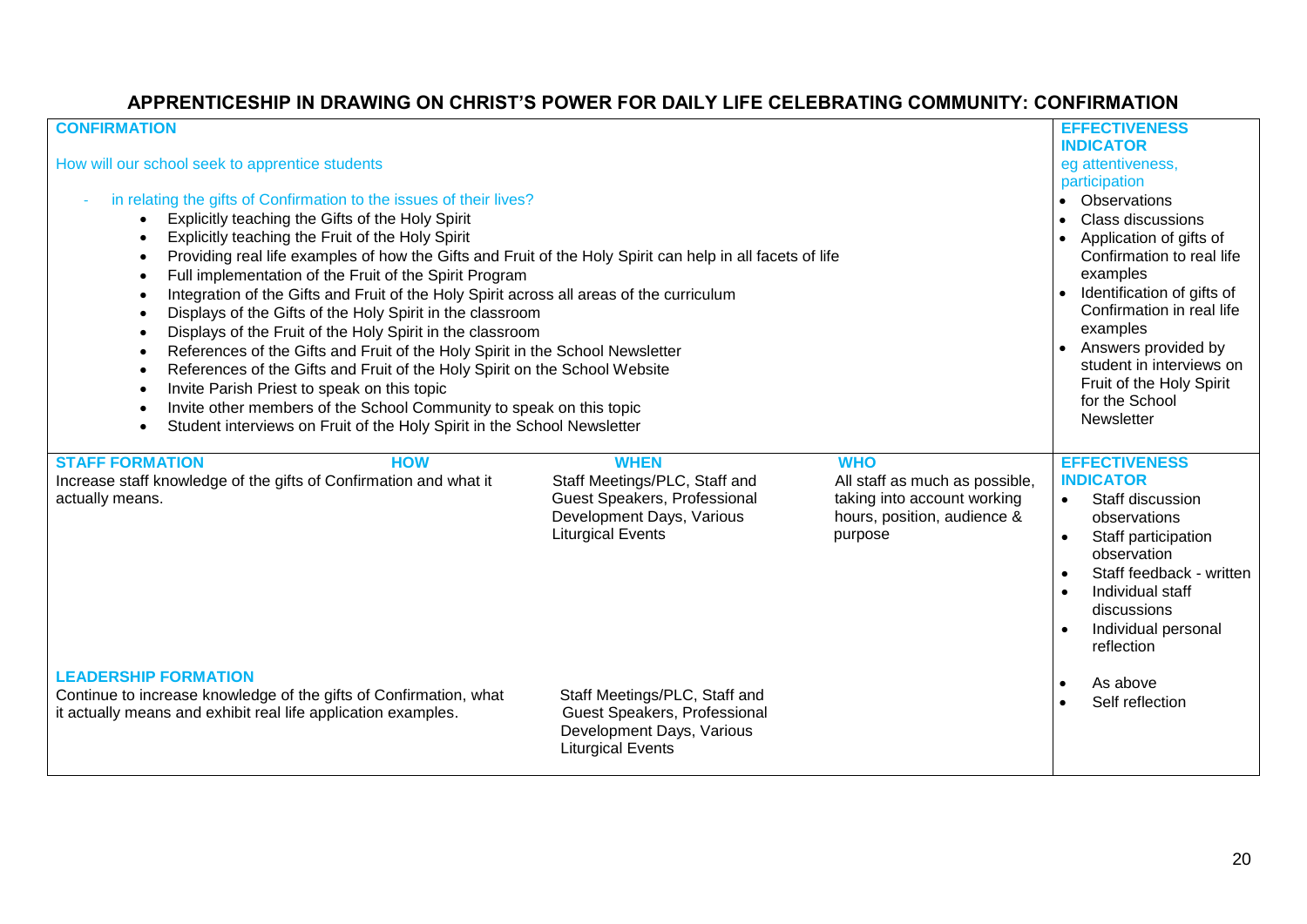| <b>Formal Prayer</b>                                                                                                                                                                                                                                                                    | Year                              | When integrated into the school day                                                                                                                                                                                                                                                                                                                                                                                                                                                                                                                                                                                                                                                                                                  | <b>Effectiveness</b>                                                                                                                                                                                                                                                                                                                           |
|-----------------------------------------------------------------------------------------------------------------------------------------------------------------------------------------------------------------------------------------------------------------------------------------|-----------------------------------|--------------------------------------------------------------------------------------------------------------------------------------------------------------------------------------------------------------------------------------------------------------------------------------------------------------------------------------------------------------------------------------------------------------------------------------------------------------------------------------------------------------------------------------------------------------------------------------------------------------------------------------------------------------------------------------------------------------------------------------|------------------------------------------------------------------------------------------------------------------------------------------------------------------------------------------------------------------------------------------------------------------------------------------------------------------------------------------------|
| Prayer<br>Sign of the Cross<br>St Mary's School Prayer<br>Our Father<br>Hail Mary<br>Glory Be<br>Grace before Meals<br>Morning Offering<br>Act of Contrition<br>The Rosary<br>The Apostles Creed<br>Mass Responses<br>Allocate year where each prayer<br>should be introduced and known | Refer to Prayer<br><b>Booklet</b> | Beginning and end of the day.<br>$\bullet$<br>Beginning of lunch.<br>Commencing at all times with making the Sign of the Cross correctly and reverently<br>$\bullet$<br>Reflect on Holy Family prior to work by writing JMJ (Jesus, Mary, Joseph) at top of<br>$\bullet$<br>all work - look at starting next year<br>The Rosary during the months of May and October and on Our Lady's Birthday<br>$\bullet$<br>Prayer Booklet and Liturgy protocols for staff to use within classrooms. To be<br>$\bullet$<br>updated<br>Prayer Booklet sent home at the start of school year to each family.<br>$\bullet$<br>Prayer Booklet to be uploaded to the School Website<br>$\bullet$<br>Introduce WWJD, What Would Jesus Do?<br>$\bullet$ | <b>Indicators</b><br>(Do students<br>know the basic<br>formal<br>prayers?)<br>• Student<br>participation<br>in prayers<br>• Publishing<br>prayers in the<br>Newsletter<br>• Teacher<br>knowledge of<br>Scope &<br>Sequence of<br>Prayers to be<br>taught<br>• Assessment<br>of prayer<br>knowledge<br>by classroom<br>teachers in<br><b>RE</b> |
| <b>Staff Formation</b><br>Introduce Staff to the Prayer Scope<br>and Sequence.<br>Increase staff knowledge of the<br>prayers beyond recital level.                                                                                                                                      |                                   | <b>When</b><br><b>Who</b><br><b>How</b><br><b>Teachers &amp; Education Assistants</b><br>Staff Meetings/PLC,<br><b>Staff and Guest Speakers,</b><br>Professional Development Days,<br>Scope and Sequence Prayer<br>Booklet and display                                                                                                                                                                                                                                                                                                                                                                                                                                                                                               | <b>Effectiveness</b><br><b>Indicators</b><br>$\bullet$ Staff<br>discussion<br>observations<br>$\bullet$ Staff<br>participation<br>observation<br>$\bullet$ Staff<br>knowledge of<br>scope and<br>sequence                                                                                                                                      |

## **APPRENTICESHIP IN COMMUNING WITH GOD THROUGH CHRISTIAN PRAYER** (*Topic 8)*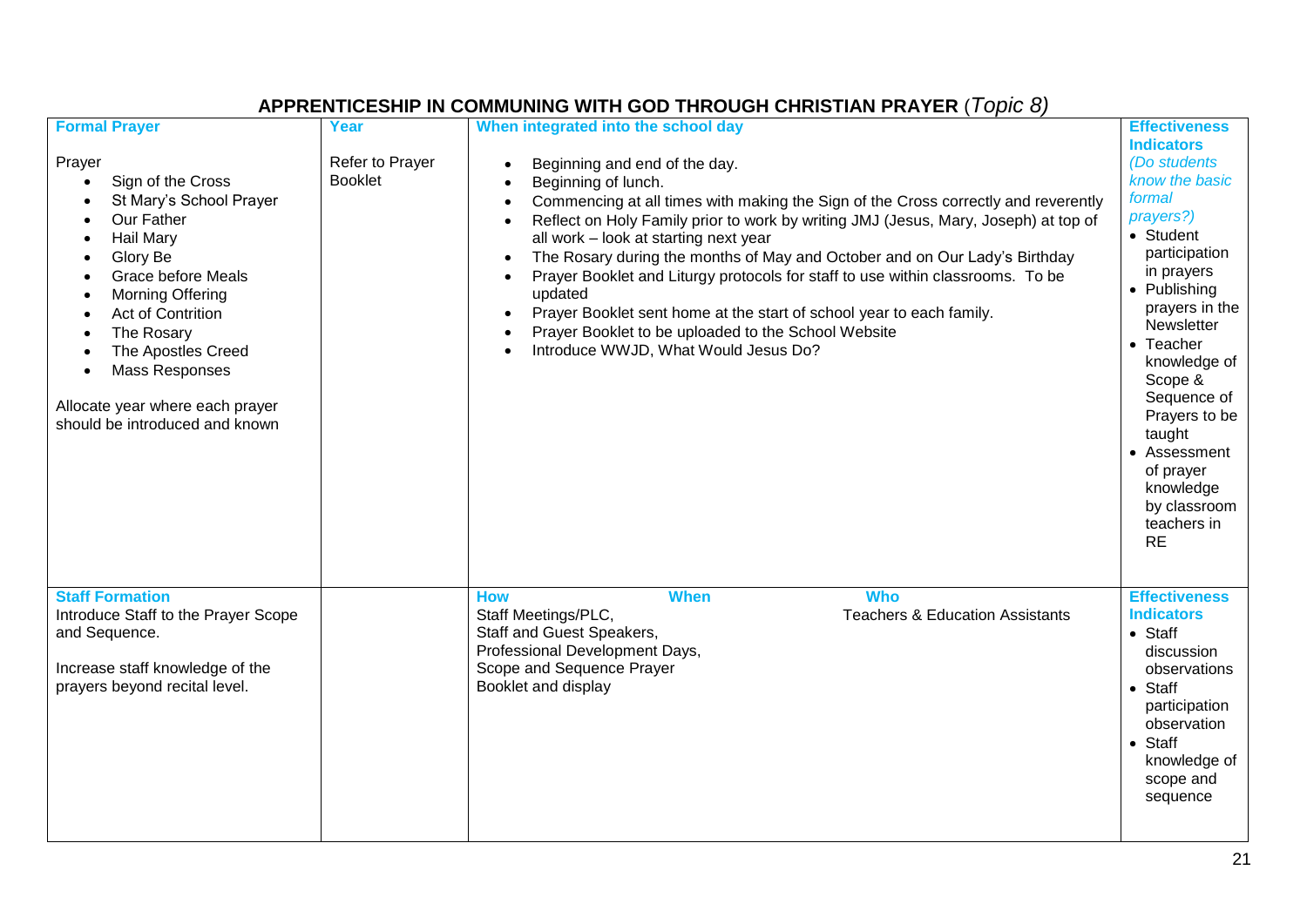| <b>Leadership Formation</b><br>Examination of ways to unpack<br>formal prayers with staff, students<br>and the school community. | All members of the School Community<br>Staff Meetings/PLC,<br>Staff and Guest Speakers,<br>Professional Development Days,<br><b>School Community events</b> | • As above<br>• Self reflection |
|----------------------------------------------------------------------------------------------------------------------------------|-------------------------------------------------------------------------------------------------------------------------------------------------------------|---------------------------------|
| Model to the school community the<br>importance of prayer, integrating into<br>all aspects of school life.                       |                                                                                                                                                             |                                 |
| Allocate time for personal prayer.                                                                                               |                                                                                                                                                             |                                 |